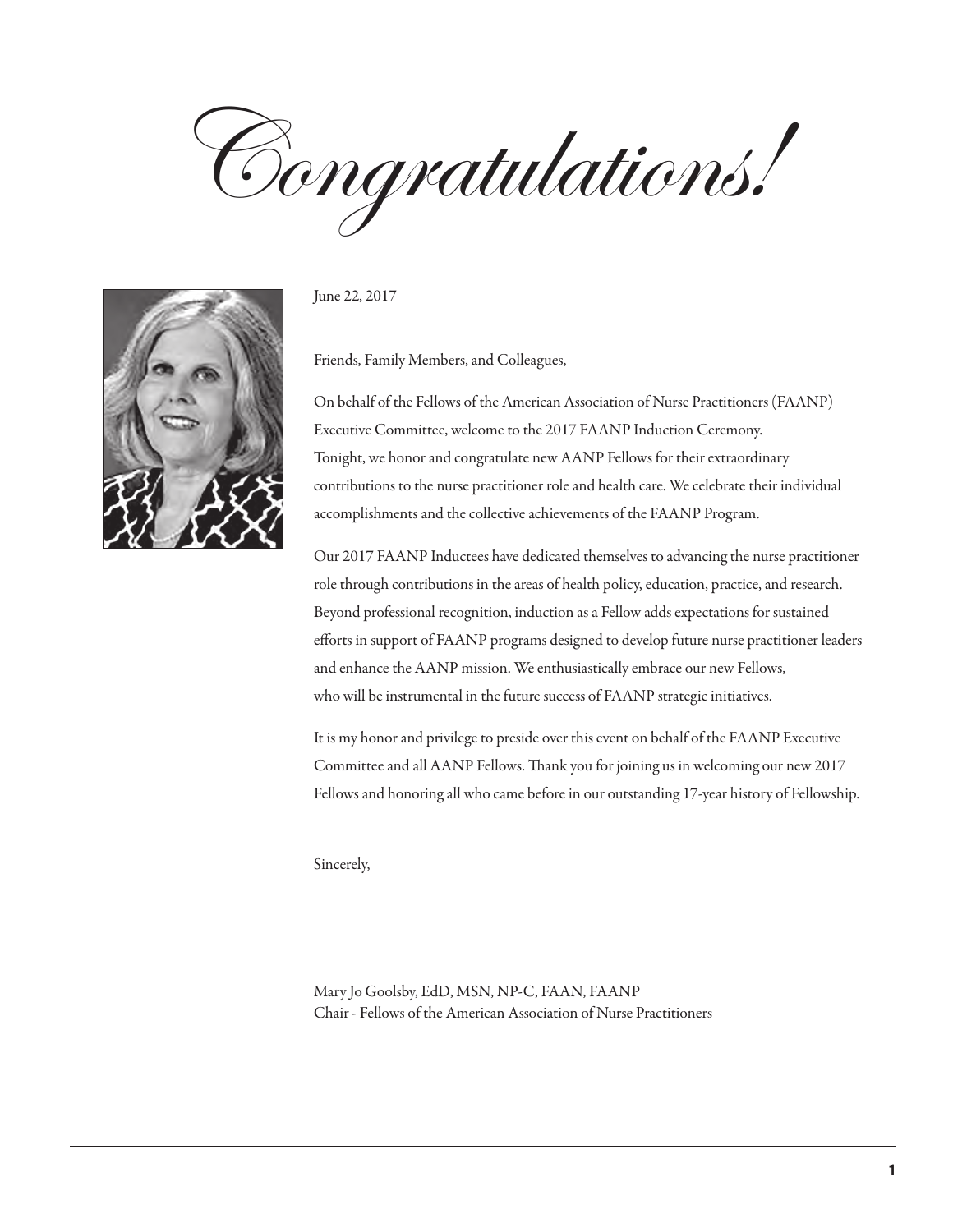# History of FAANP

The Fellows of the American Association of Nurse Practitioners (FAANP) impacts national and global health by engaging recognized nurse practitioner (NP) leaders who make outstanding contributions to clinical practice, research, education, or policy to enhance the AANP mission. From invitational Think Tanks to the Mentorship Program, FAANP is dedicated to advancing the NP profession.

The Fellows of the American Association of Nurse Practitioners (FAANP) program was established by the American Academy of Nurse Practitioners (AANP) in 2000 to recognize nurse practitioner leaders who have made outstanding contributions to health care through nurse practitioner (NP) clinical practice, research, education, or policy and to provide a forum through which to extend and enhance such efforts. In 2013, FAANP became Fellows of the American Association of Nurse Practitioners with the merger of two national NP organizations. Priority initiatives of FAANP are the development of leadership and mentorship programs for nurse practitioners and nurse practitioner students. All active members maintain current membership in both AANP and FAANP. The FAANP leadership reports to the AANP Board of Directors.

# FAANP 2016-2017 Leadership

## FAANP Executive Committee

Chair—*Mary Jo Goolsby*, , EdD, MSN, NP-C, FAAN, FAANP Immediate Past Chair —*Mary Ellen Roberts*, DNP, APN-C, FNAP, FAAN, FAANP Secretary—*Janet DuBois,* DNP, FNP, ARNP, FAANP Treasurer—*Lorraine Reiser*, PhD, NP-C, FAANP Member-at-Large—*Mona Counts*, PhD, CRNP, FNAP, FAANP Member-at-Large—*Diane Seibert*, PhD, CRNP, FAANP

## Selection Committee

Chair—*Charon Pierson*, PhD, GNP, FAANP *Jean Aertker*, DNP, FNP-BC, ARNP, COHN-S, FAANP *Donna Hallas*, PhD, PNP-BC, CPNP, FAANP *Katherine Joleen Kenny*, DNP, RN, ANP-BC, FAANP *Jeanne Merritt*, PhD, MSN-C, ARNP, FNP, FAANP *Mary B. Neiheisel*, EdD, MSN, CNS, FNP, GNP, FAANP *Alicia Rossiter*, Lt Col, USAFR, NC, DNP, FNP, PNP-BC, FAANP *Lorna Schumann*, PhD, NP-C, ARPN-BC, FNP, ACNP, FAANP *Barbara Sheer*, PhD, PNP, FNP, FAANP *Sophia Thomas*, APRN, FNP-BC, PPCNP-BC, FAANP *Valerie Sabol*, PhD, ACNP-BC, GNP-BC, FAANP

## Nomination Committee

Chair—*Oralea Pittman*, RN, MS, FNP-BC, FAANP *Debra Hain*, PhD, ARNP, ANP-BC, GNP-BC, FAANP *Diane Pace*, PhD, APRN, FNP-BC, NCMP, FAANP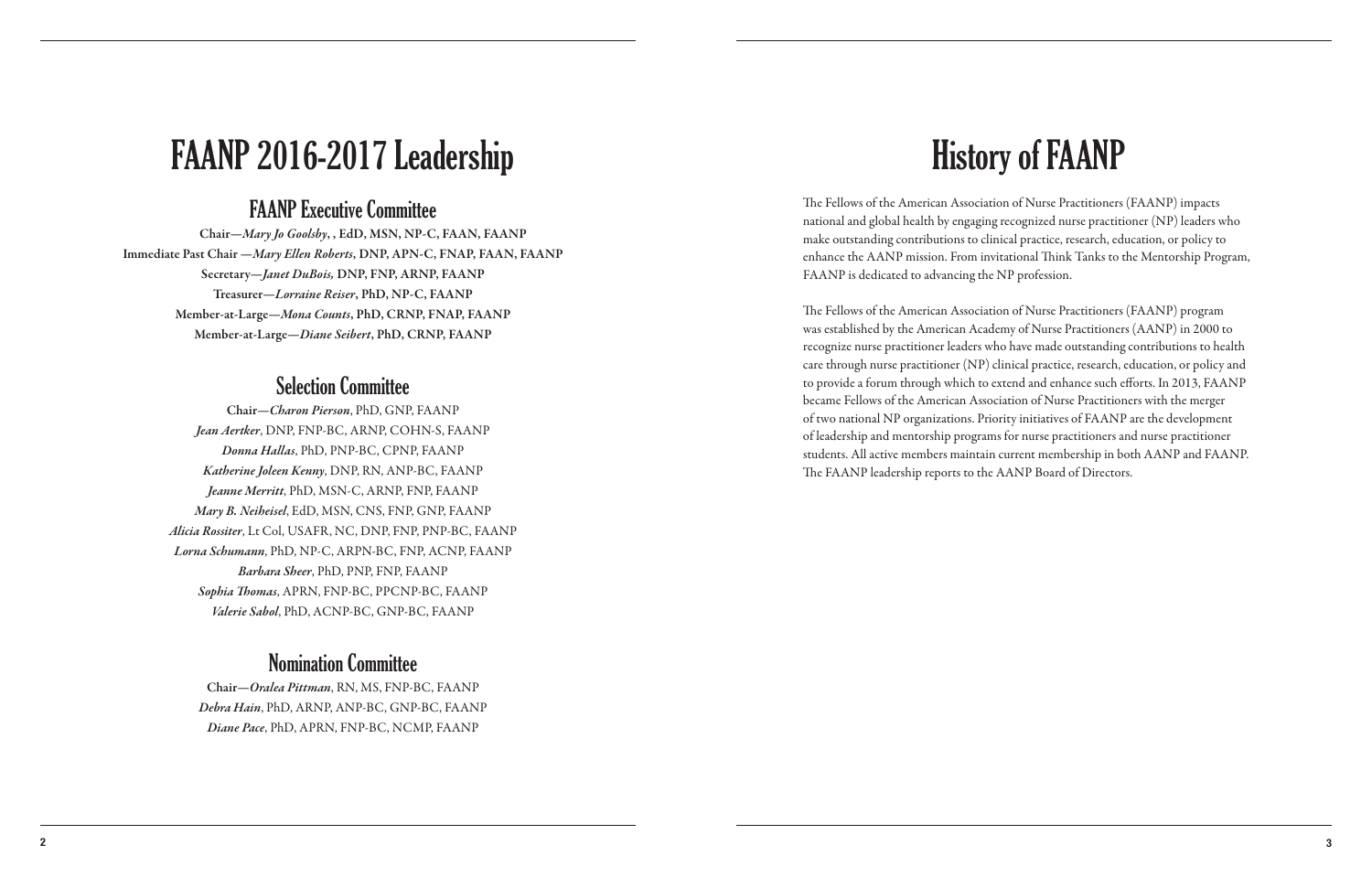# 2017 Induction Ceremony & Soirée Evening Program June 22, 2017

## Welcome

Introduction of 2016 – 2017 FAANP Executive Committee & Honored Guests 2017 Chair Award 2017 Loretta C. Ford Award 2017 Honorary Fellow Induction 2017 Fellows Induction Soirée

# 2017 Loretta C. Ford Award

## Penny Kaye Jensen, DNP, FNP-C, FAAN, FAANP

Dr. Jensen is a practicing Nurse Practitioner at the Outpatient Primary Care Clinics at the Veteran's Administration Medical Center in Salt Lake City. She is currently detailed to the Department of Veterans Central Office in Washington, DC and is serving as the National APRN Health Policy Liaison for the Veterans Health Administration, Office of Nursing Services. She utilized her health policy and advanced practice nursing expertise, as well as her strong leadership skills, in steering VHA's national agenda to remove variations in APRN practice that exists across VHA due to disparate state regulations. She formulated a detailed national implementation plan for full practice authority which would allow APRNs to function at the top of their education, training and certification. This reduces the effects of national health care provider shortages on VA staffing levels as well as

enhance access in underserved areas.

Throughout her career, Dr. Jensen has been a strong advocate and leader in nursing and NP issues on international, national, state, and local levels including: representing CGFNS International on the Board of Trustees and International APRN Committee from 2014-2017, American Academy of Nurse Practitioners President from 2010- 2012, President of the Utah Nurse Practitioners, AANP State Representative for Utah, President of Gamma Rho (Sigma) for the University of Utah, and officer positions with Iota Iota (Sigma) at Brigham Young University.

Dr. Jensen's talents and investments go beyond health care to her larger community, encompassing initiatives with the Junior League of Salt Lake City, and her investment with the development and execution of the Olympic Games in Salt Lake City in 2002. The 2002 Olympics was the first-time NPs were utilized as providers in Olympic history. This decision resulted from Dr. Jensen's presentation of evidence based practice outcomes to International Olympic Game Committee (IOC).

She has attended innumerable National Health Policy Fellowships and speaks routinely on health care reform, access to care, professional issues, and health policy and politics. Dr. Jensen was asked to brief a panel of U.S. congressional officials on the role of nurse practitioners in the medical home model. She has participated in the development of several position papers and white papers on various health care and professional topics.

Additionally, Dr. Jensen has represented AANP at the White House on numerous occasions, including the unveiling of President Obama's Healthcare Reform Bill. She worked closely with First Lady Michelle Obama's office on her "Joining Forces" initiative with the Veterans Health Administration, Office of Nursing Services.

She has received numerous awards and accolades for her scholarship, expertise, and contributions in virtually every venue in which she has invested.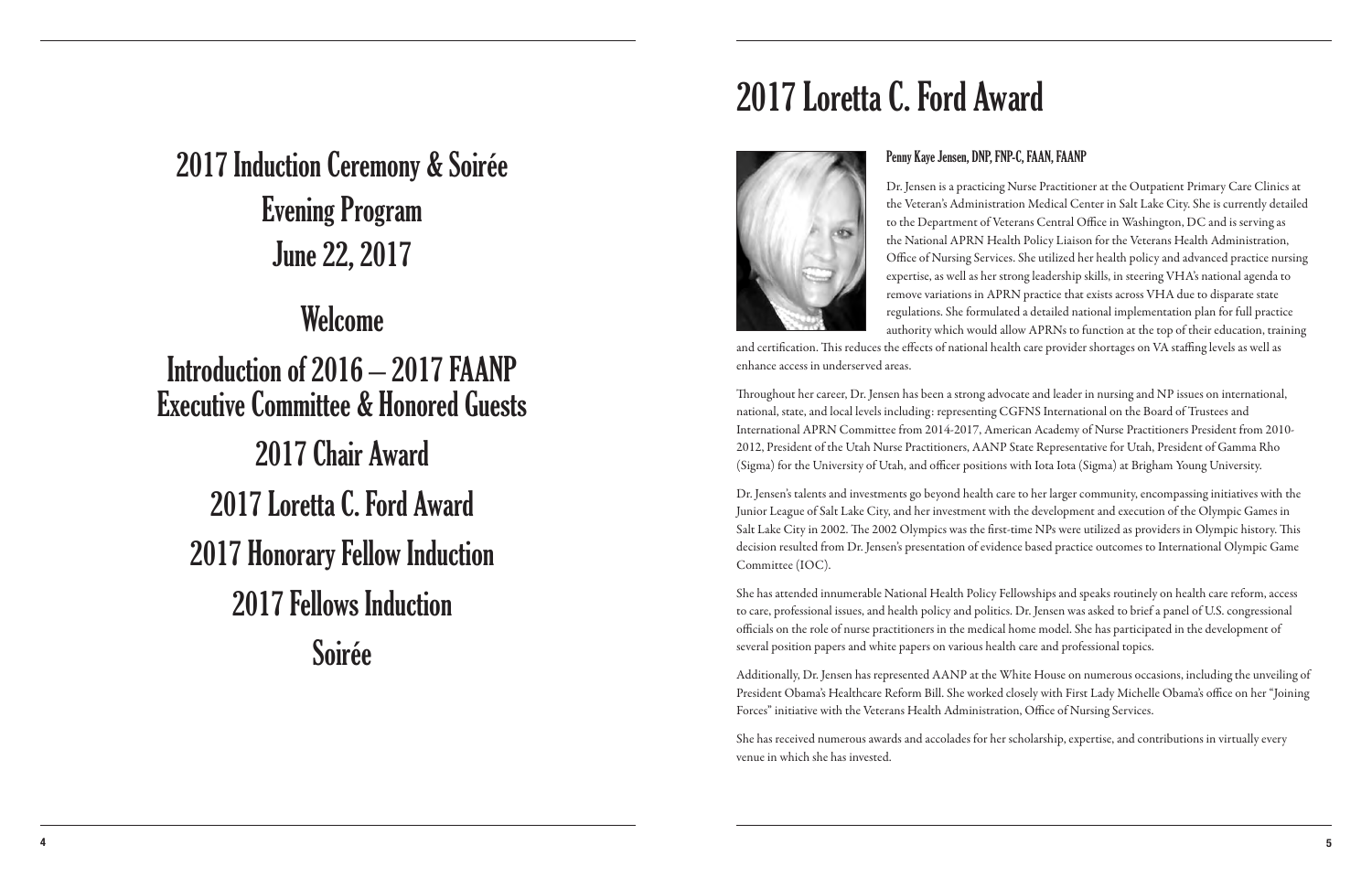## Barbara Jonas, MSW, FAAN, FAANP(H)

A former psychotherapist, Barbara Jonas was Vice Chairman of the Community Services Board of the New York City Department of Mental Health, Mental Retardation and Alcoholism Services, a Member of the Institutional Review Board of New York University Medical Center from 1983 to 2005, and is a Member of the Columbia Presbyterian Health Sciences Advisory Council. In 1992, she established the Barbara Jonas Centers for the Study and Treatment of Children at Risk at the Departments of Psychiatry at New York University and Columbia Presbyterian Medical Centers.

Mrs. Jonas is a Trustee Emeritus at the Guggenheim Museum and currently is a Member of the Art and Museum Committee and a former Member of the Board of the Alvin Ailey American Dance Theater Foundation. She is currently an advisor to the Barbara and Donald Jonas Family Fund and Co-Chair of the Advisory Board to the Jonas Center for Nursing Excellence.



# Honorary Fellows



## Michael McGinnis, MD, MA, MPP, FAANP(H)

Michael McGinnis is a physician and epidemiologist who lives and works in Washington DC. Through his writing, government service, and work in philanthropy, he has been a long-time contributor to field leadership in health and medicine. Currently Senior Scholar and Executive Director of the National Academy of Medicine's (NAM) Leadership Consortium on Value & Science-Driven Health Care, he previously served as founding Director, respectively, of the Robert Wood Johnson Foundation's (RWJF) Health Group, the World Health Organization's Office for Health Reconstruction in Bosnia, the federal Office of Research Integrity (interim), and the federal Office of Disease Prevention and Health Promotion. In a tenure unusual for political and policy posts, he held continuous appointment through the Carter, Reagan, Bush and Clinton Administrations at the Department of Health and Human Services, with policy responsibilities for disease prevention and health promotion (1977-1995). Programs and policies conceived and launched at his initiative include the Healthy People process establishing national health goals and objectives (1979-present), the U.S. Preventive Services Task Force (1984-present), the Dietary Guidelines for Americans (with USDA, 1980-present), the multilevel Public Health Functions Steering Group and the Ten Essential Services of Public Health (1994-present), the RWJF Active Living family of programs (2000-present), the RWJF Young Epidemiology Scholars Program (2001-2012), the RWJF Health and Society Scholars Program (2002-present), and the current Learning Health System initiative of the NAM. Internationally, he served in Bosnia (1995-6) as Chair of the joint World Bank/European Commission Task Force on Reconstruction of the Health and Human Services Sector, and in India (1974-5) as epidemiologist and state Director for the World Health Organization's successful smallpox eradication program. His research has been widely cited and focuses on the multiple determinants of health, population health, and the rational allocation of social resources. He is an elected Member of the National Academy of Medicine.

# Honorary Fellow



## Donald Jonas, FAAN, FAANP(H)

A prominent retail executive and former U.S. Marine, Donald Jonas was founder and Chairman of the Barbara Lynn stores and its successor company, Belscott Retailers, both of which were listed on the American Stock Exchange from 1953 to 1975. He was Co-Founder and Chairman of Lechters Housewares retail chain from 1973 until he retired in 2001.

Mr. Jonas is former Board Member of Dress Barn apparel retail chain (1988-2004); Kipp Academy Charter School, Bronx, New York (2002-2004); Guggenheim Museum Business Board (1993-1998); American Jewish Congress (1970), and Cancer Care, Inc. (1963). He is a Trustee and an Honorary Trustee of the Horace Mann School (1968-present).

A concerned philanthropist, he started the Read to Feed Program in New York City public and private schools for Heifer International and remains active with Heifer programs. His pro bono interests include support of educational and medical programs in the Dominican Republic.

Avid collectors of modern art, Donald and Barbara Jonas donated fifteen pieces of art for auction to the Jewish Communal Fund in 2005. Forty-four million dollars from sale of that art established the Barbara and Donald Jonas Family Fund. The Jonas Family Fund focuses their philanthropic giving on nursing, their major focus, as well as on mental health and at-risk youth and families. Donald Jonas is currently an advisor to the Barbara and Donald Jonas Family Fund and Co-Chair of the Advisory Board to the Jonas Center for Nursing Excellence.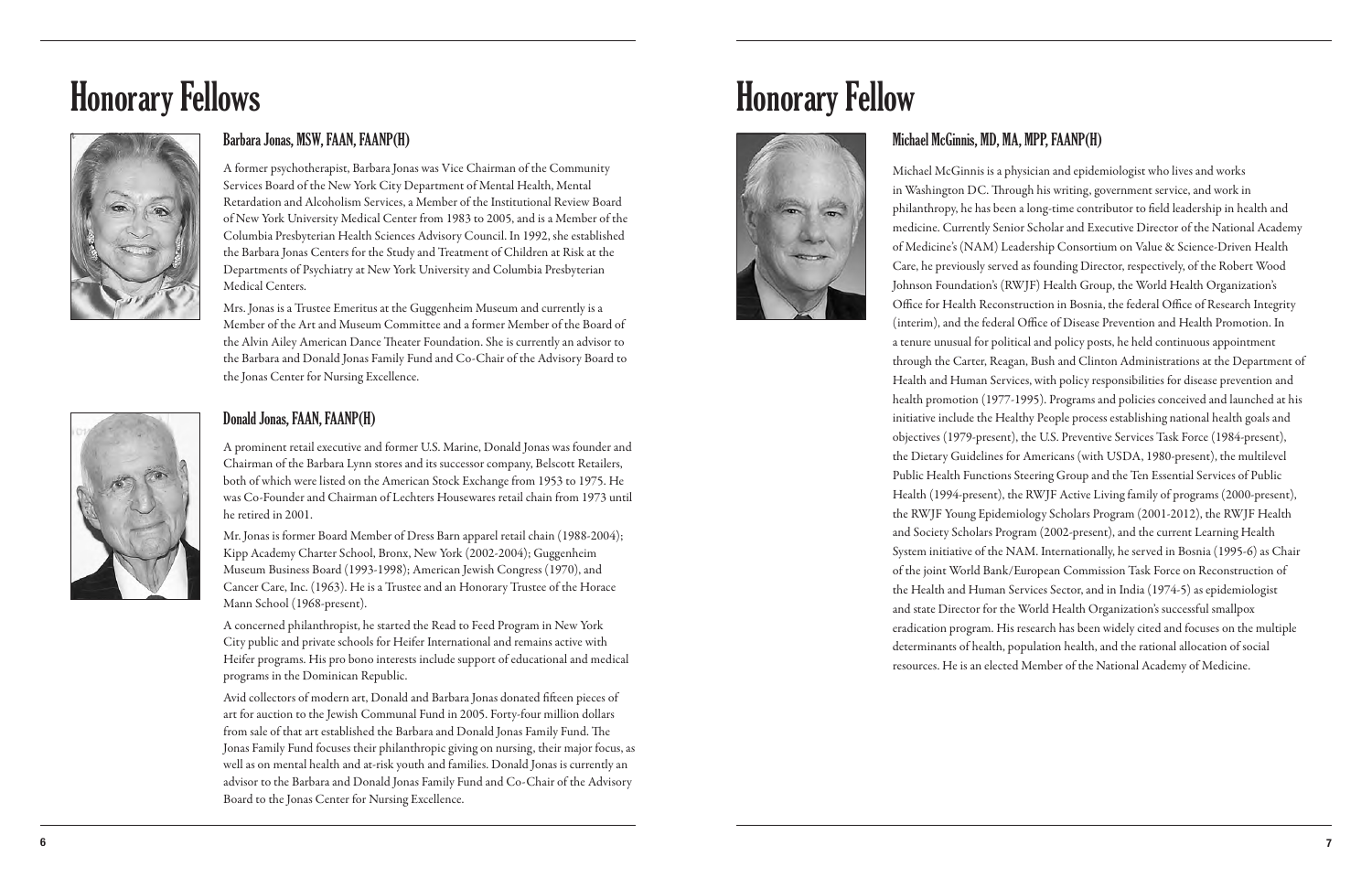## Natalie R. Baker, DNP, CRNP, ANP-BC, GNP-BC, FAANP Primary Sponsor: Laurie Kennedy-Malone

## Secondary Sponsor: Pamela Fordham

Dr. Natalie Baker is an Assistant Professor at the University of Alabama Birmingham. Recognized for her expertise in the field of gerontology, the National Hartford Center of Gerontological Nursing Excellence appointed her to an expert panel responsible for the development of Gerontological Nurse Educator Competencies. She previously served as the Gerontological Advance Practice Nurses Association's (GAPNA) Education Committee Chair and is currently serving on their Board as Secretary. She received a gubernatorial appointment to the Alabama Board of Nursing as the advanced practice nurse representative (2015-2018) and was recipient of the AANP Advocate State Award



of Excellence in 2016.

Kathy Baldridge, DNP, APRN, FNP-BC, FAANP Primary Sponsor: Sattaria Dilks Secondary Sponsor: Cynthia Cobb Dr. Kathy Baldridge is NP faculty with Advanced Practice Education Associates. She serves on the Louisiana Association of Nurse Practitioners Board of Directors and has served as the Conference Chair for the past five years. She is an accomplished author and a committed mentor to new nurse practitioners and students. Dr. Baldridge was instrumental in facilitating Louisiana state legislation in relationship to abolishing restrictive collaborative practice agreements, and blocked legislation intending to move NPs under the Louisiana State Board of Medical Examiners. She maintains a clinical practice in primary care and urgent care, and remains active in her community. Dr. Baldridge holds certification as a Family Nurse Practitioner, is advanced certified in pain management, and is a Fellow in the American-Academy-of-Pain-Management.

## Victoria Anderson, MSN, CRNP, FAANP Primary Sponsor: Marilyn Edmunds Secondary Sponsor: Nancy Munro

Victoria Anderson, a retired Captain of the US Public Health Service, graduated from the Uniformed Services University of the Health Sciences in 1995 with a MSN in Family Practice. She pioneered the NP role at the National Institutes of Health and the Food and Drug Administration. Her areas of clinical expertise include immunology, immunodeficiency syndromes, infectious diseases and interventional radiology. She has authored or co-authored journal articles in peer reviewed medical and nurse practitioner journals. She received an NIH Directors Award and a Clinical Center Directors Award, an Outstanding service medal, and the Mabel May Wagner award for her clinical and research excellence.

## Robin Arends, DNP, APRN, FNP-BC, FAANP Primary Sponsor: Doreen Cassarino

## Secondary Sponsor: Deanna Babb

Dr. Robin Arends is a Clinical Assistant Professor at South Dakota State University. In her clinical practice, Dr. Arends provides comprehensive care through telehealth modalities to long-term care residents and correctional patients. Her passion for NP delivered healthcare utilizing telehealth modalities led her to be awarded a \$1.2 million grant to educate FNP students and clinicians on telehealth. She is a national and international speaker on the use of telehealth to improve patient outcomes. She was a member of the first cohort of the AANP Leadership Program and second cohort of the American Association of Colleges of Nursing (AACN) Faculty Policy Intensive.



# 2017 New Fellow Inductees

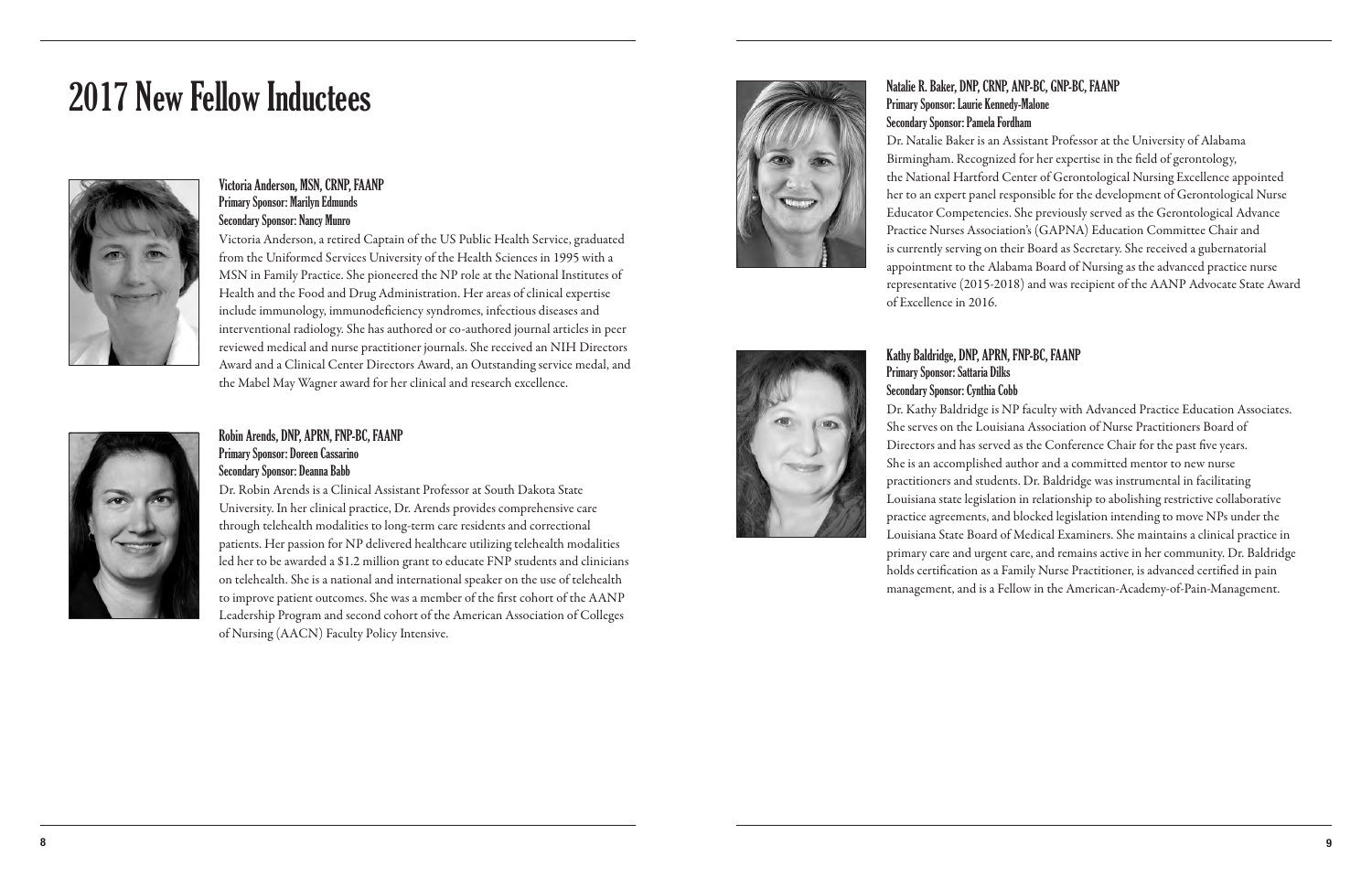## Maria Colandrea, DNP, NP-C, CORLN, CCRN, FAANP Primary Sponsor: Michael Zychowicz Secondary Sponsor: Nancy Balkon

Dr. Maria Colandrea is an Adult Nurse Practitioner employed at the Veterans Affairs. Her specialty is in otolaryngology. She holds national certification through the American Academy of Nurse Practitioners and the Society of Otorhinolaryngology Head and Neck Nurses. She is the Chair of the Durham APRN committee and represents Veterans Integrated Service Network (VISN) 6 APRN's nationally through the VA. She has contributed to national guidelines through the Society of Otolaryngology Head and Neck Surgeons by writing the neck mass guidelines. She has improved the delivery of care for tracheostomy patients through the VA and has won the Nurse Excellence Award in 2015.



# Christine Lind Colella, DNP, CS, CNP, FAANP

Primary Sponsor: Donna McArthur Secondary Sponsor: Rene Love Dr. Christine Colella is an expert educator and clinician. She is a Professor of Clinical Nursing and Director of the Nurse Practitioner Program at the University of Cincinnati, College of Nursing. She is a primary care NP at Lincoln Heights Health Center, a Federally Qualified Health Center serving uninsured and under-insured clients. Dr. Colella has been recognized nationally for her teaching, developed a series of innovative interactive case studies, received a federal grant to further develop her teaching innovation, has presented nationally and internationally, and has published articles on clinical practice and NP education.

## Toni DiChiacchio, DNP, APRN, FNP-BC, CEN, FAANP

Primary Sponsor: Andrea Brassard Secondary Sponsor: Patricia Krauskopf Dr. Toni DiChiacchio currently serves as the Assistant Dean for Faculty Practice and Community Engagement at West Virginia University. Prior to joining WVU in 2015, she owned and practiced in a primary care clinic in Morgantown, WV. Dr. DiChiacchio has worked extensively on removing practice barriers for APRNs in West Virginia since 2012. Her DNP work focused on regulatory policy related to full practice for nurse practitioners in WV. In 2016 she provided legislative testimony to several committees on a successful expanded practice bill. She has won a number of awards for clinical practice and political engagement.



## Pamela J. Bolton, MS, ACNPC, CCNS, CCRN, PCCN, RN, FAANP Primary Sponsor: Mary Duggan Secondary Sponsor: Kristine Scordo

Pamela Bolton is the Advanced Practice Clinician Program Manager at TriHealth in Cincinnati, Ohio and has served as a CNS and/or NP for 24 years. Her significant contributions in evidence-based practice has positively impacted acute and critically ill patients. Her work as an educator, provider, researcher and consultant led to the establishment of multiple practice protocols, which have laid the foundation for the continued pursuit of wide-spread full-practice authority. Ms. Bolton has served as Director and Chair of the American Association of Critical Care Nurses (AACN) and has been honored with Excellence in Patient Education, Research Honorable Mention, American Organization of Nurse Executives (AONE) Education, Research and AACN Lifetime Membership awards.



## Deirdre Carolan Doerflinger, PhD, ANP-BC, GNP-BC, FAANP Primary Sponsor: Janet Selway Secondary Sponsor: Patricia McMullen

Dr. Deirdre Carolan Doerflinger is an Assistant Professor, Veteran Affairs Nursing Academy Partnerships (VANAP) Director at The Catholic University of America, and Nurses Improving Care for Healthsystem Elders (NICHE) Coordinator. Dually certified as both an Adult Nurse Practitioner and Gerontologic Nurse Practitioner, she has 27 years' experience in acute care, long term care and community, focusing on delivery of evidence-based care for all older adults. She received her diploma from DePaul Hospital School of Nursing, BSN, MSN and PhD from George Mason University. Dr. Carolan Doerflinger has received NGNA APRN of the year, Excellence in Clinical Practice twice and Virginia Commonwealth University School of Pharmacy's Outstanding Service Award.



## Amanda Chaney, DNP, ARNP, FNP-BC, FAANP Primary Sponsor: Susan Apold Secondary Sponsor: Cindy Parsons

Dr. Amanda Chaney is an Assistant Professor of Medicine, Mayo Clinic College of Medicine. She is a nurse practitioner specializing in liver transplant patients with end-stage liver disease in the intra- and post-op liver transplant settings. Dr. Chaney has led several quality improvement initiatives to improve patient outcomes, presenting her work at both the local and national levels. She was one of 19 graduates of AANP's inaugural Leadership Program, and has displayed exemplar leadership within her workplace. Dr. Chaney has been elected to several leadership positions with nursing and transplant professional organizations.

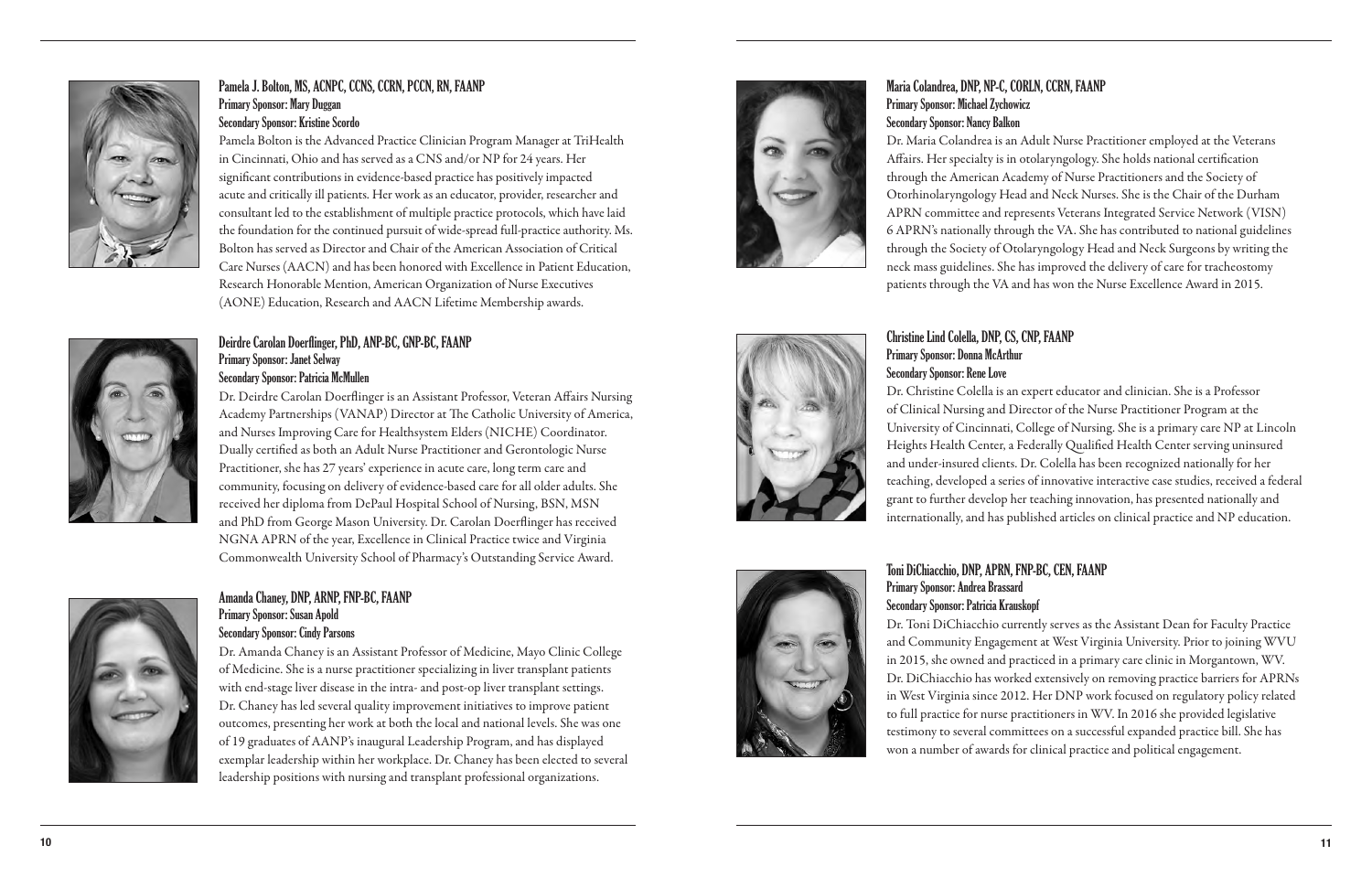## Lynne M. Dunphy, PhD, APRN, FNP-BC, FAAN, FAANP Primary Sponsor: Jacinto Garrido Secondary Sponsor: Ruth McCaffrey

Dr. Lynne Dunphy is a Professor of Nursing and Associate Dean for Practice and Community Engagement at the Christine E. Lynn College of Nursing at Florida Atlantic University in Boca Raton, FL. Dr. Dunphy is an expert in primary care practice, as well as the history of nursing. She has impacted the NP world through her well-known textbook, *Primary Care: The Art and Science of Advanced Practice Nursing* which is entering its 5th edition, as well as other books for NPs. She has impacted policy specifically the Institute of Medicine (IOM) Future of Nursing recommendations as founding co-lead of the Rhode Island Action Coalition.

## Jaibun K. Earp, PhD, ARNP, FNP-BC, CNE, FAANP

Primary Sponsor: Jane Kapustin Secondary Sponsor: Rodney Hicks Dr. Jaibun Earp is Associate Dean of the Graduate Program at the Florida A&M University (FAMU) School of Nursing. Her expertise and contributions relate to inclusion of evidence-based complementary and alternative medicine (CAM) into patient-centered NP practice. Numerous presentations, publications and program of research highlight her exemplary service to the NP profession. Serving several state and national organizations, Dr. Earp's leadership positions encompass President/Vice-President, Historian and Board Member. She is the recipient of numerous awards including AACN Atlanta Chapter Best Research Award, Teacher of the Year/Advanced Teacher of the Year Awards, and Nurse of Excellence Awards.



## Kathryn K. Ellis, DNP, ANP-BC, FNP-BC, FAANP

Primary Sponsor: Susan Keller-Weeder Secondary Sponsor: Susan Corbridge

Dr. Kathryn Ellis is an Associate Professor and the founding Director of the FNP Program at Harris College of Nursing & Health Sciences at Texas Christian University. Her passion for NP practice and education is evidenced by her commitment to excellence while promoting success in others. Dr. Ellis is an elected member of the Board of Directors for National Organization of Nurse Practitioner Faculties, and serves as the NONPF appointed representative for the Healthy People Curricular Taskforce. She was the 2014 recipient of the NONPF Outstanding NP Educator of the Year.



## Mary DiGiulio, DNP, ANP-BC, GNP-BC, FAANP Primary Sponsor: Frank Manole Secondary Sponsor: Thomas Barkley

Dr. Mary DiGiulio is the Chief Operating Officer of Rutgers Community Health Center and Assistant Dean for Clinical Operations at Rutgers University School of Nursing, where she oversees clinical operations and faculty practice initiatives, advisement, and instruction of over 2000 nurse practitioner students. As an active clinician, she continues to precept nurse practitioner students. She has presented regionally and nationally, co-authored two nursing books, and was a contributing author to a nurse practitioner textbook. She received the Outstanding Faculty Practice Award from the National Organization of Nurse Practitioner Faculties (NONPF) in 2013 for her ongoing clinical activities.



## Allison Dimsdale, DNP, APRN, NP-C, AACC, FAANP Primary Sponsor: Katherine Pereira Secondary Sponsor: Midge Bowers

Dr. Allison Dimsdale is the Director of Advanced Practice for the Private Diagnostic Clinic at Duke University and a Nurse Practitioner in the Division of Cardiology. She has extensive experience in the treatment of cardiovascular disease, and is Clinical Associate Faculty at the Duke School of Nursing, specializing in cardiovascular content and professional practice. She has expertise in the interface between interprofessional teams and practice redesign. She is sought for her passionate transformational leadership to guide state and national efforts to facilitate the full practice of NPs in order to increase access to the highest quality patient centered care.



## Joel Dulaigh, MSN, ACNP-BC, FAANP Primary Sponsor: James Dickens

## Secondary Sponsor: Susan Orsega

Captain Joel Dulaigh is the Senior Diving Medical Officer for the largest federal diving agency. He guides the medical policy, practice, and education within the agency, and serves as a consultant to other federal agencies with diving related practices. He is co-director of the training program for providers in diving medicine with students from 16 countries and nine university-based fellowships in undersea and hyperbaric medicine. He served as a member of the elite White House Medical Unit staff from 2002-2005, and in 2005 was selected as a distinguished alumnus from Mesa State College, Colorado.

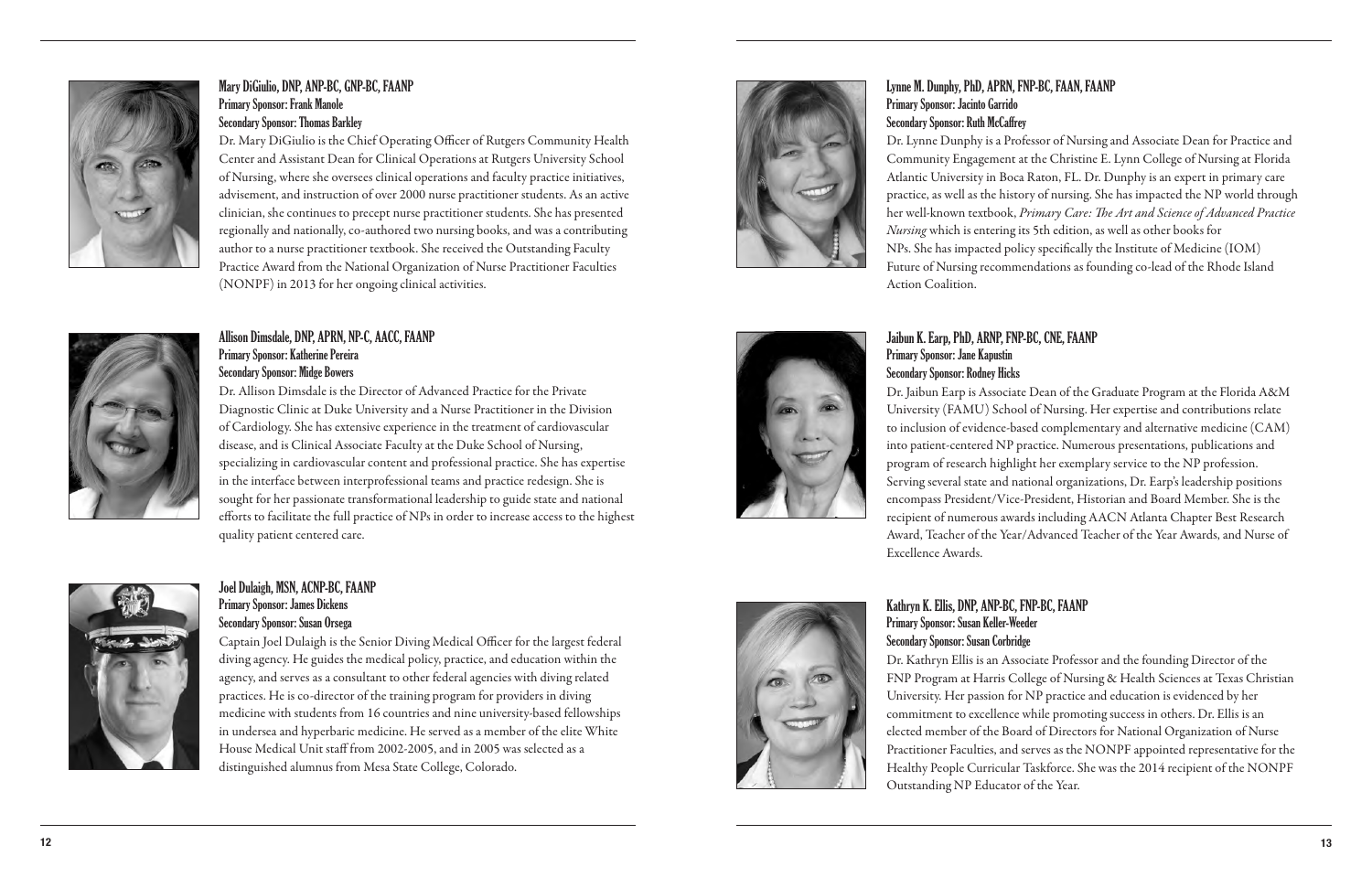## Joshua M. Hamilton, DNP, RN-BC, FNP-C, PMHNP-BC, CNE, FAANP Primary Sponsor: Joy Elwell Secondary Sponsor: Brenda Hoskins-Mein

Dr. Joshua Hamilton is Dean of Health Sciences at the College of Southern Nevada and President of The Hamilton Group in Nevada. He established a unique clinic structure that improves access to cost-effective, convenient, quality mental healthcare. His research interests include neurobiology, epigenetics and brief therapeutic interventions. His academic connections fostered synergies and renewed attention to nursing education that focuses on care for vulnerable mentally ill populations. Dr. Hamilton was recognized as a doctoral scholar by the National League for Nursing in 2006 and was the Distinguished Alumnus at the University of Wyoming in 2015.





# Tonja M. Hartjes, DNP, ACNP-BC, FNP-BC, CCRN-CSC, FAANP

Primary Sponsor: Suzanne Burns Secondary Sponsor: Kim Curry Dr. Tonja Hartjes is a Clinical Associate Professor and a certified Acute Care and Family Nurse Practitioner at the University of Florida and UF Health in Gainesville, FL with clinical expertise in palliative, geriatric and critical care. Dr. Hartjes is dedicated to interdisciplinary education and collaboration and leads efforts to promote interdisciplinary scholarship. Dr. Hartjes' scholarship involves clinical outcome studies and program development, with a focus on evidencedbased practice and quality improvement. She is widely published and is frequently invited to present. She serves on various committees and task forces focused on practice, certification, research, and scholarship nationally and internationally.

Catherine Haut, DNP, CPNP-AC, CPNP-PC, CCRN, FAANP Primary Sponsor: Teri Woo Secondary Sponsor: Susan Van Cleve Dr. Catherine Haut is a Pediatric Nurse Practitioner who practices at Beacon Pediatrics in Delaware, and Sinai Children's Hospital in Maryland. She teaches advanced practice nursing at the University of Maryland. She has been instrumental in the development of pediatric pharmacology self-assessment exams for the Acute Care PNP exam and recertification program. She has coauthored four publications that have clarified the role of the Acute Care Nurse Practitioner. Dr. Haut developed an interprofessional workshop and program to teach educators how to support nurses and families in caring for children with life-limiting conditions. She is the current President of the National Association of Pediatric Nurse Practitioners (NAPNAP) and has received significant awards for clinical practice and scholarship.



## Brad Franklin, DNP, FNP-C, FAANP Primary Sponsor: Rodney Hicks Secondary Sponsor: Lisa Braun

Lieutenant Colonel Brad Franklin is an Army leader and Nurse Practitioner with over 18 years of experience, having served in a variety of clinical, leadership and operational positions. He currently serves as the site director for the Uniformed Services University's DNP program at Madigan Army Medical Center. He is a leader within the Army Family Nurse Practitioner community and has helped improve FNP utilization to combat roles and austere environments. Dr. Franklin is an accomplished clinician and a decorated leader in the Army Nurse Corps having received the Bronze Star medal for his work in the combat environment.



## Rhonda Goodman, PhD, ARNP, FNP-BC, FAANP Primary Sponsor: Ruth McCaffrey Secondary Sponsor: Jacinto Garrido

Dr. Rhonda Goodman is an Associate Professor of Nursing at the Christine E. Lynn College of Nursing at Florida Atlantic University. She developed an international collaborative partnership among the College of Nursing and several Non-Governmental Agencies in Guatemala. Through this collaboration, students in the study abroad program have provided primary healthcare for over 5,000 indigenous people in rural Guatemala. This resulted in several publications and presentations at international conferences. She has been awarded the Distinguished Teacher of the Year Award, Nurse of the Year, Educator of the Year, Excellence and Innovation in Education, 100 Great Nurses of Florida, and the Faculty Service Award.



## Valerie Griffin, DNP, PPCNP-BC, FNP-BC, FAANP Primary Sponsor: Mary Aruda Secondary Sponsor: Dawn Garzon

Dr. Valerie Griffin is currently an Assistant Clinical Professor and Coordinator of the Family Nurse Practitioner Program at Southern Illinois University Edwardsville School of Nursing (SIUE SON). For the past eleven years, she has served as faculty at SIUE SON, a pediatric primary care provider with Dr. David Norman, and a family nurse practitioner at the Madison County Health Department. Dr. Griffin currently serves as the chair of the American Nurses Credentialing Center Pediatric Primary Care Nurse Practitioner Content Expert Panel and is a member of Illinois Congressman Rodney Davis' Women's Advisory Board.

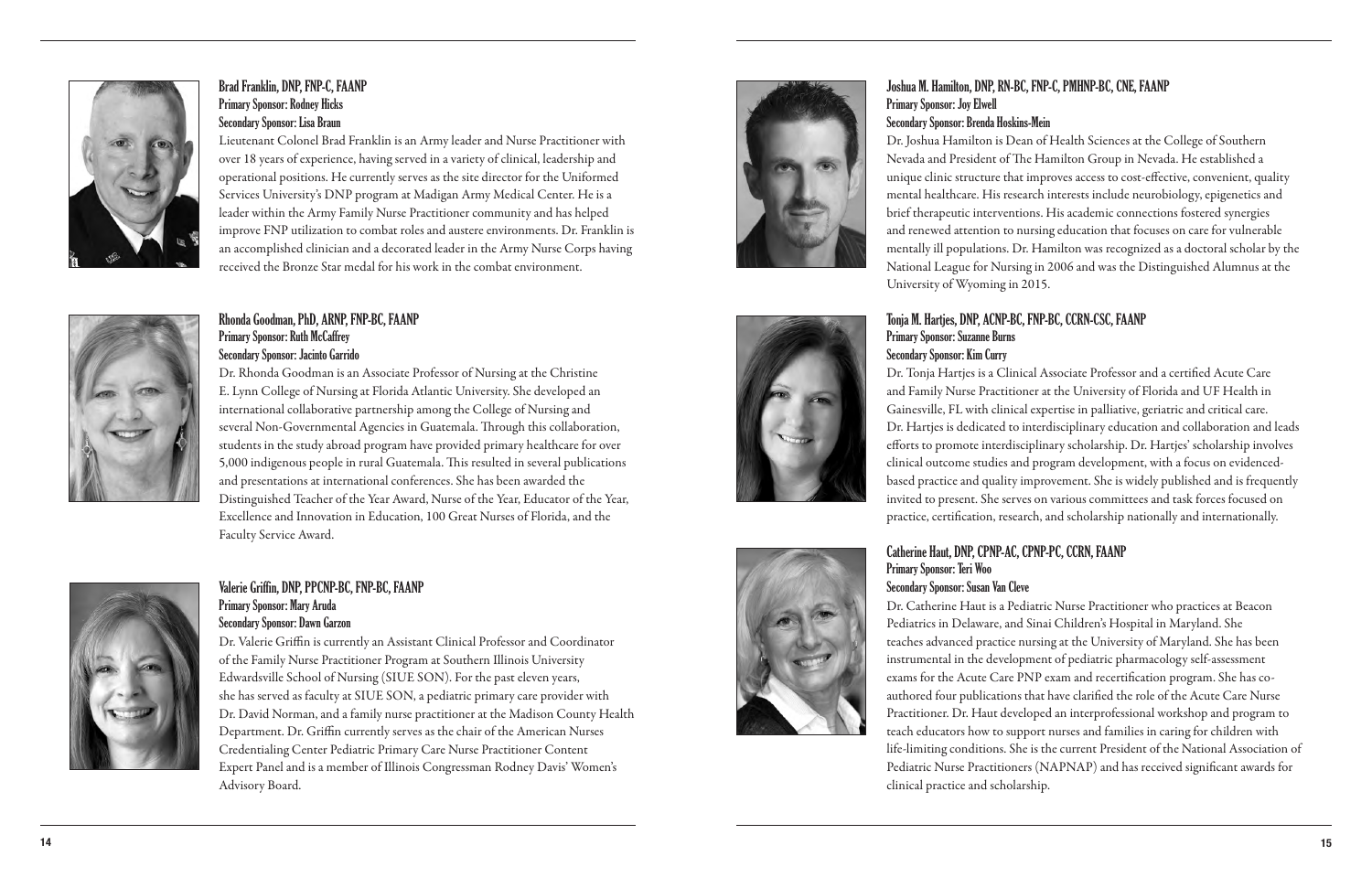## Sheri Innerarity, PhD, RN, FNP, ACNS, FAANP Primary Sponsor: Jan Zdanuk Secondary Sponsor: Alison Mitchell

Dr. Sheri Innerarity is the Chair of the APRN Division and Associate Professor of Clinical Nursing at The University of Texas at Austin School of Nursing. She is the Vice President of Texas Nurse Practitioners (TNP), serves on the TNP Education Committee, and is the NP Education representative on the Member Advisory Committee for the Texas Board of Nursing. Dr. Innerarity has authored over 21 publications, including co-editing the Guide to APRN Practice in Texas, 5th Edition and co-authoring *Critical Incidents: Effective documentation and communication*. She has received many awards including the TNP President's Award, University of Texas School of Nursing Service Award, and AANP's Clinical Excellence Award.

Rita Marie John, EdD, DNP, CPNP, PMHS, DCC, FAANP Primary Sponsor: Mark Soucy Secondary Sponsor: Stephen Ferrara Dr. Rita Marie John is Program Director of the PNP Program at Columbia University and Associate Professor of Nursing at Columbia University Medical Center. The focus of Dr. John's work is in NP education, informatics, underserved populations, patient safety, obesity, immunization pain reduction, and HIV home testing. Early in her career, she successfully advocated for the recognition of NPs as primary care providers (PCPs) and became the first PNP to be considered a PCP with her own panel of patients in a hospital University Health Plan. Her awards include: Seton Hall University School of Nursing's Hall of Honor, Dorothy H. and Thomas L. O'Neil Distinguished Faculty Award, Maxwell Teaching Academy at Columbia University, and Diplomate of Comprehensive Care from the American Board of Comprehensive Care.

## Laima Karosas, PhD, APRN, FAANP Primary Sponsor: Vanessa Pomarico-Denino Secondary Sponsor: Lynn Rapsilber

Dr. Laima Karosas is Chair of the Graduate Nursing Program at Quinnipiac University and practices with Optum Care Plus. She has educated nurse practitioners for over 20 years and incorporated all aspects of NP practice into education, including practice models, coding and reimbursement and health policy. Dr. Karosas has advocated for nurse practitioners as the Connecticut State Representative and then Region 1 Director for AANP. She established the Health Policy Committee and provided a means for succession for CT APRN Society. In 2016, Dr. Karosas was the recipient of the AANP NP Excellence award for Connecticut.





## Janie Heath, PhD, APRN-BC, FAAN, FAANP Primary Sponsor: Sheila Melander Secondary Sponsor: Carol Thompson

Dr. Janie Heath is the Dean and Warwick Professor of Nursing at the University of Kentucky, College of Nursing. She has over 40 years of experience influencing health outcomes for acute and critically ill populations. As a pioneer Acute Care NP educator, clinician and leader, she has specialized in advancing the scholarship of evidence-based tobacco cessation interventions and workforce development. She has been awarded over \$12 million for academic and/or research initiatives, generated over 150 publications and abstracts, created NP managed tobacco cessation clinics and established a national coalition for nurse educators for tobacco control.



## Aimee Chism Holland, DNP, WHNP-BC, FNP-C, RD, FAANP Primary Sponsor: Barbara Dehn Secondary Sponsor: Diane Pace

Dr. Aimee Holland is an Assistant Professor at the University of Alabama at Birmingham, maintains a faculty practice at UAB's Student Health Center, and is an Ambassador for National Health Service Corps. She is the current Chair-elect of the National Association of Nurse Practitioners in Women's Health. She developed a unique gynecology skills workshop, mentors NP students to serve in rural areas, and received the first ever National Organization of NP Faculties Rising Star Award. Dr. Holland was named one of the Top Twenty Outstanding Women's Health Nursing Professors and received the NP Alliance of Alabama's Outstanding Educator Award.



## Marianne H. Hutti, PhD, WHNP-BC, FAANP Primary Sponsor: Patricia Pearce Secondary Sponsor: Judith Berg

Dr. Marianne Hutti is Professor and Coordinator of the Women's Health-Family Nurse Practitioner Dual Major Program at the University of Louisville and maintains an independent practice in women's health. She created the Perinatal Grief Intensity Scale, developed for clinical use to predict intense grief and identify need for professional follow-up after perinatal loss. Her most recent study included the development of a free "app" of the scale that is available to healthcare providers in Apple and Google Stores. Dr. Hutti is internationally known for her research on perinatal loss, and has received national awards as a nursing educator and researcher.

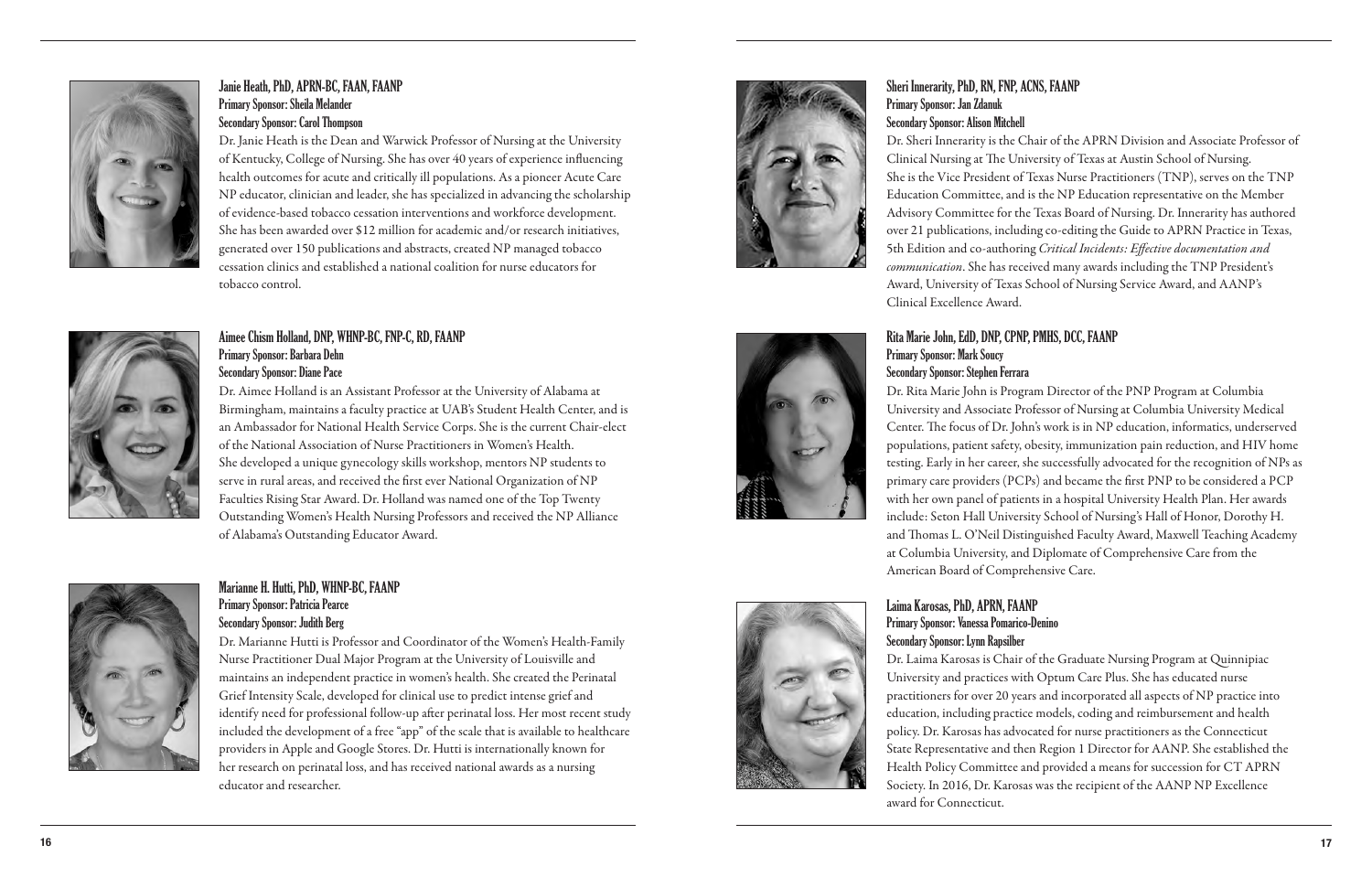Michelle H. Knowles, MSN, APRN, FNP-BC, FAANP Primary Sponsor: Jane Patterson Secondary Sponsor: LeAnn Holmes

Michelle Knowles practices in a Department of Veteran's Affairs community-based primary care clinic in Kansas and is also the APRN Liaison for the region. She has long worked towards positive changes in Kansas statutes including co-leading the successful fight to defeat the Kansas Medical Society legislative bill to create joint regulation of NPs. She has been awarded the Robert Dole VA Woman of the Year, the Excellence in Nursing, RN-Extended Role from the Deputy Secretary of the VA for Robert Dole VA, as well as the AANP NP of the Year for Kansas.

## Nancy Lawton, MN, ARNP, FNP, FAANP Primary Sponsor: Tracy Klein Secondary Sponsor: Louise Kaplan

Nancy Lawton has been in practice since 1980 serving vulnerable patients in the US and Mexico. She trained health workers in Thailand and the South Pacific. As President of ARNPs United of Washington State for five years and AANP Washington State Representative for four years, she represents nurse practitioners on legislative and policy issues to government representatives. Ms. Lawton mentors future NP leaders networking and teaching regional and specialty groups, in postgraduate training programs and in her clinical faculty positions with Washington State University and the University of Washington. She is a three time Seattle Top Nurse Practitioner.



## Laura G. Leahy, DrNP, APRN, PMH-CNS/FNP, BC, FAANP

Primary Sponsor: Carolyn Torre Secondary Sponsor: Richard Pessagno Dr. Laura Leahy is a Family Psychiatric Advanced Practice Nurse and Master Clinician in Psychopharmacology. As a clinician-educator, with expertise in psychopharmacology, women's mental health, substance use disorders and pharmacogenetics, Dr. Leahy has taught psychopharmacology at leading universities, authored two clinical texts, numerous book chapters and journal articles and has lectured at hundreds of conferences across the nation. She has received countless awards for her innovative clinical practice and student preceptorship. Dr. Leahy is an active member of state and national professional organizations advocating for full practice authority and efforts to combat the opioid epidemic.



## Linda J. Keilman, DNP, GNP-BC, FAANP Primary Sponsor: Katherine Dontje Secondary Sponsor: Laurie Kennedy-Malone

Dr. Linda Keilman has been a Gerontological Nurse Practitioner since 1989 and faculty member at Michigan State University since 1992. Her current practice is in long-term-care where she engages in quality improvement related to nonpharmacologic approaches to UI, pain, depression, and behavioral and psychological symptoms of dementia. She is a strong advocate for advance care planning and the importance of the NP role within interprofessional team practice. She has received awards in education, community service, and practice including from the Gerontological Advance Practice Nurses Association (GAPNA) as well as national journalistic awards for her collaborative documentary on Michigan's Oldest Old.



Dr. Ursula Kelly is an Associate Professor at Emory University's School of Nursing and Nurse Scientist with the Atlanta VA Medical Center (AVAMC). She is co-leader of the national VA Women's Health Trauma Research Workgroup, and is widely known for her pioneering studies in post-traumatic stress disorder and military sexual trauma. Dr. Kelly was awarded a \$1.1 million-grant from the U.S. Department of Veterans Affairs to conduct a clinical trial of yoga for women veterans with PTSD who experienced military sexual trauma.



## Beth Kelsey, EdD, APRN, WHNP-BC, FAANP Primary Sponsor: Susan Kendig Secondary Sponsor: Jacquelyn Witt

Dr. Beth Kelsey is a certified women's health nurse practitioner with over thirty years' experience as a practicing clinician and educator. She is an Assistant Professor and DNP Program Director at Ball State University in Muncie Indiana. Dr. Kelsey is Editor-in-Chief of the National Association of Nurse Practitioners in Women's Health (NPWH) official journal, *Women's Healthcare: A Clinical Journal for NPs*, NPWH Publication Director, and editor and co-author of four editions of Midwifery and Women's Health Care Nurse Practitioner Certification Review Guide. Dr. Kelsey has served on the NPWH board of directors, as both treasurer and Research Committee Chair.

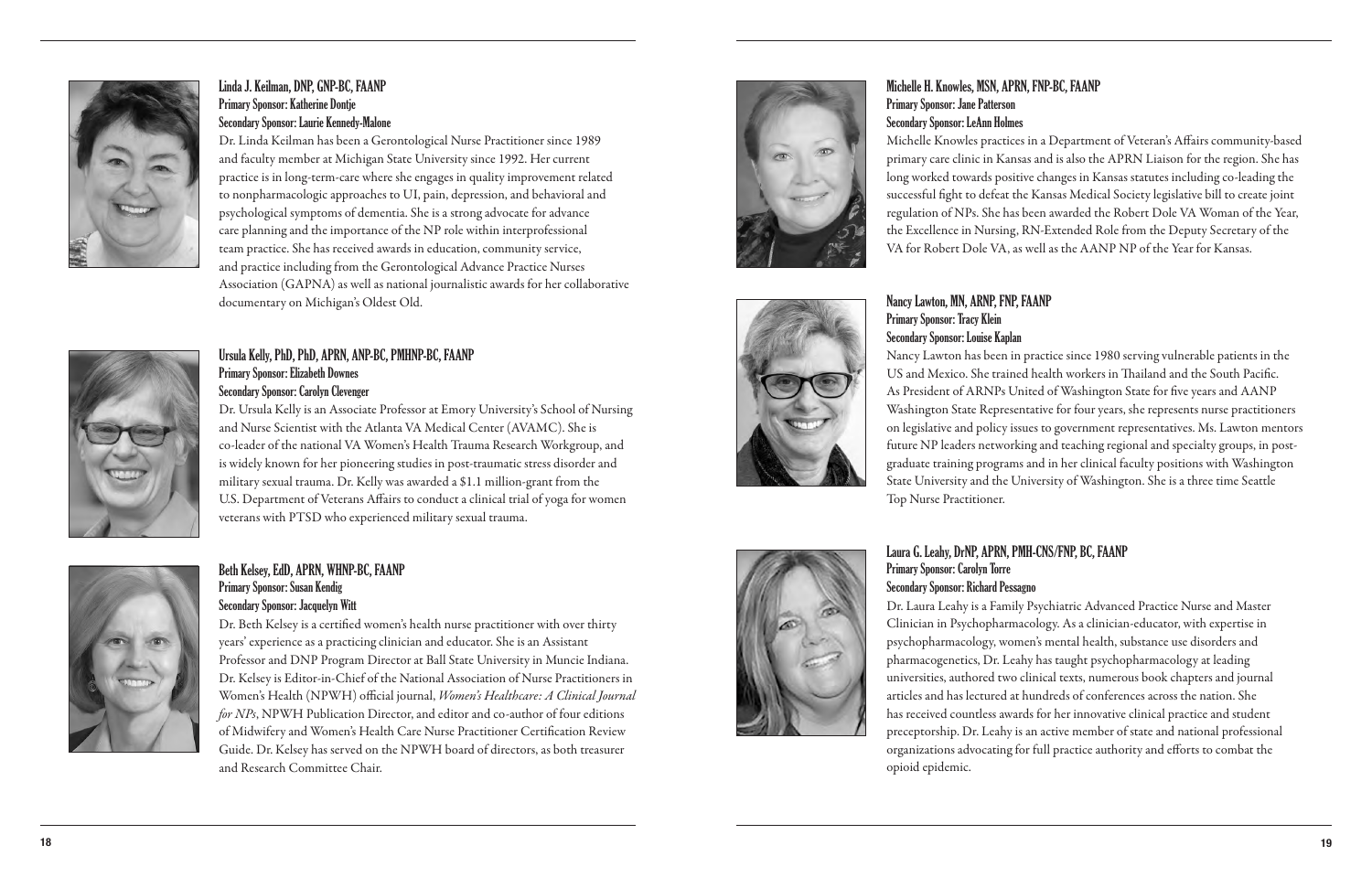## Kenneth Lowrance, DNP, APRN, CNS, FNP-BC, NEA-BC, FAANP Primary Sponsor: Cathy Young Secondary Sponsor: Nelda New

Dr. Kenneth Lowrance is an Associate Professor of Professional Practice at Texas Christian University, where he is Director of the Post-Master's Doctor of Nursing Practice Program and teaches in the BSN to DNP Family Nurse Practitioner Program. Dr. Lowrance has a 23-year history of practice as an FNP in a Rural Health Clinic in North Central Texas and transitioned to a full-time faculty position in 2011. He has a passion for the management of diabetes and working with Hispanic and geriatric populations. Dr. Lowrance is a past President of the Texas Board of Nursing.



## Laura Markwick, DNP, FNP-C, FAANP

# Primary Sponsor: Jane Tuttle Secondary Sponsor: Dolores Krebs

Dr. Laura Markwick is an Assistant Professor at St. John Fisher College (SJFC), Director of SJFC Prime Care, and Owner/provider of NP Family Care of Rochester, PLLC. She manages a nurse practitioner-run academic practice site, providing medical/mental healthcare for uninsured individuals. She created an urban telemedicine program and opened an independent practice. Dr. Markwick was featured in a Discover Channel Documentary regarding the use of health information technology to improve care and empower patients. She teaches at all education levels, and provides education to colleagues regarding transgender care. She serves on several Boards and was awarded the New York State NP of the Year and was a member of the AANP Future Leaders.

## Geraldine F. Marrocco, EdD, APRN, CNS, ANP-BC, FAANP Primary Sponsor: Judith Lynch Secondary Sponsor: Ivy Alexander

Dr. Geraldine Marrocco is an Associate Professor in the Primary Care Division at Yale University School of Nursing and Owner and Manager of Primary Care Practitioners of Fairfield County. Dr. Marrocco, a well-established nurse educator and practitioner, is a pioneer in innovative educational techniques for advanced practice. She received the Excellence in Teaching Award from Yale University, and the Rosenkrantz award for teaching with technology. She established of one of the first independent practices in primary care in Fairfield County. She mentors multiple NP students and pursues government and legislative initiatives removing barriers to Nurse Practitioner full practice authority.



## Wendy J. Lee, DNP, APRN, FNP-BC, FAANP Primary Sponsor: Heather Johnson Secondary Sponsor: Deborah Chapa

Dr. Wendy Lee is an Associate Professor at the University of Texas Health Science Center in San Antonio. Throughout Dr. Lee's military career, she authored policies on medical training to improve patient care. As the Family Nurse Practitioner Surgeon General Consultant, Dr. Lee expanded FNP practice. She increased the FNP deployment role and improved care coordination for wounded warriors and developed inter-professional education to train medical providers on sexual assault victim care. She is dedicated to masters and doctoral programs in nursing curriculum development, and continues research on simulation debriefing and provider training.



## Colleen A. Leners, DNP, APRN, FAANP Primary Sponsor: Theresa Campo

Secondary Sponsor: Sue Hoyt

Dr. Colleen Leners is currently the Director of Policy at the American Association of Colleges of Nursing (AACN). She volunteers at a NP undeserved clinic in the Washington DC area. Dr. Leners works to further develop AACN's and nursing policy presence by maximizing resources for political consumption, responding to federal agency proposed rules, and engaging member expertise. She coordinates legislative and regulatory priorities, with all nursing stakeholder groups and serves on AANP's Nominations Committee. Dr. Leners has been Awarded the Bronze Star Medal for her service, Dean's Legacy Award and Healthcare Champion. Award.



## Carol L. Lindsey, MSN, ARNP, FNP-BC, FAANP Primary Sponsor: Susan Orsega Secondary Sponsor: James Dickens

Carol Lindsey is a Clinical Consultant for Management Strategists Consulting Group, LLC, and was the first U.S. Public Health Service (PHS) Flight nurse with Immigration Air Operations, initiating and establishing national medical policies for this unique aviation program. She has made longstanding contributions in the care of vulnerable populations through her work with immigrants and deployments. She utilizes her advanced practice nursing knowledge to provide clinical guidance to Health Resources and Services Administration staff and health centers. A recently retired Captain with 30 years of active duty in PHS, she has received numerous awards including the PHS Meritorious Service Medal for her distinguished career.

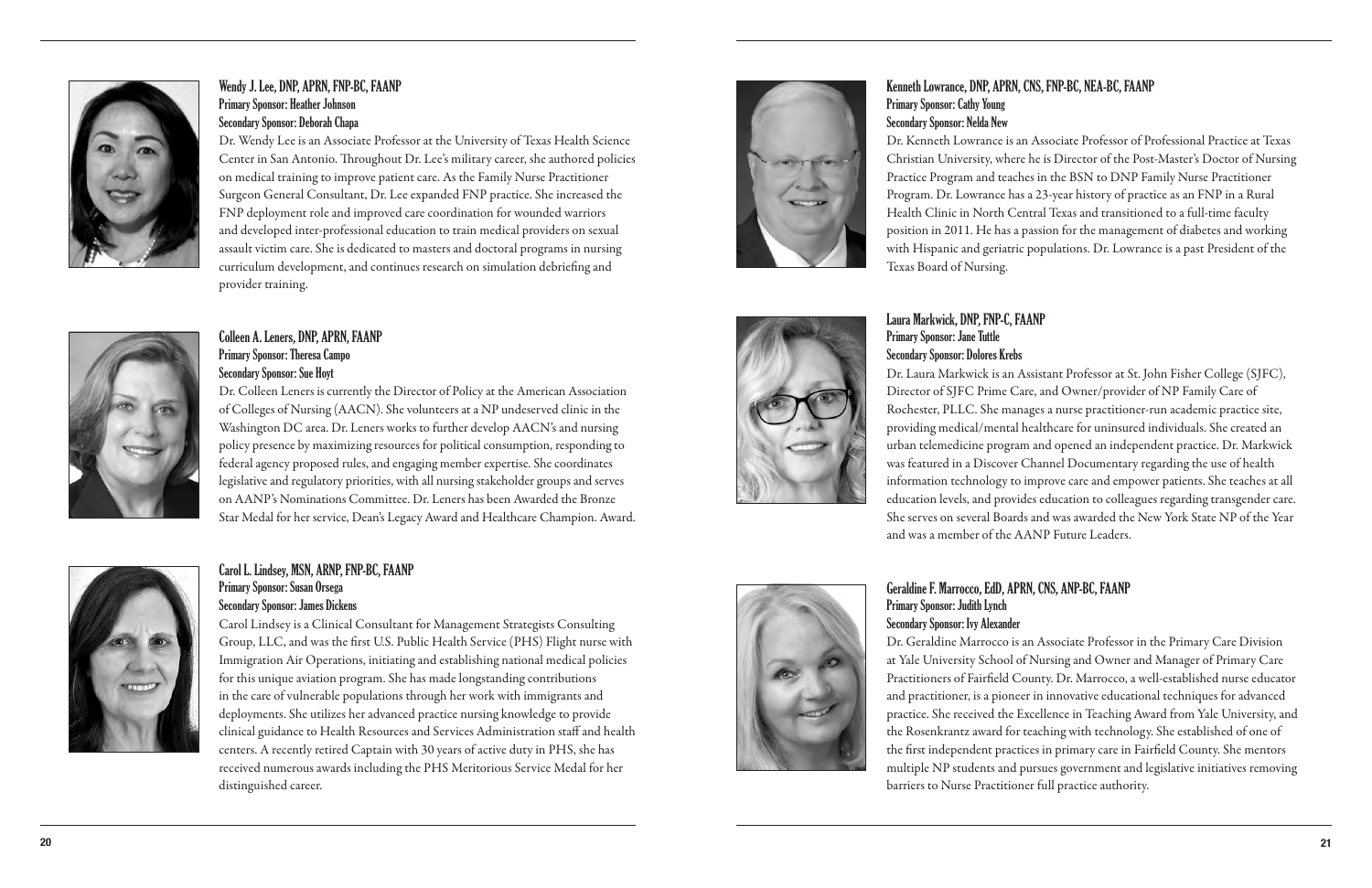## Karen S. Moore, DNP, APRN, ANP, BC, FAANP Primary Sponsor: Elizabeth Kostas-Polston Secondary Sponsor: Joanne Thanavaro

Dr. Karen Moore currently serves as the Coordinator of the Adult-Gerontology Primary Care Nurse Practitioner Program at Saint Louis University. Her practice includes occupational and environmental health, international travelers' health, and primary care services for medically underserved populations. She regularly shares her expertise through presentations, manuscripts, and her co-authored textbook of primary care for Adult-Gerontology Nurse Practitioners. Dr. Moore is the recipient of a faculty excellence award, a process improvement team award, and received recognition at both the state and regional levels for charitable work with medically underserved populations.

# Whitney A. Nash, PhD, APRN-BC, FAANP Primary Sponsor: Kathy Wheeler Secondary Sponsor: Sharon Lock resource communities.



Dr. Whitney Nash, a certified Adult Nurse Practitioner, is the Associate Dean of Practice and Service and directs the AGNP program at the University of Louisville School of Nursing. She coordinates international programming for the school with opportunities in six countries. She founded the Kentucky Racing Health Services Center in 2005. This free clinic provides NP-led healthcare to the uninsured and underinsured workers in the horseracing industry. The National Organization of Nurse Practitioner Faculties and the American Academy of Nursing have recognized this Center for its service. Dr. Nash's research focuses on interprofessional education and clinical practice particularly in low

## Geralyn A. Ochs, MSN, APRN, AGACNP-BC, ANP-BC, FAANP

Primary Sponsor: Joanne Thanavaro Secondary Sponsor: Elizabeth Kostas-Polston Geralyn Ochs currently serves as an Associate Professor and Coordinator of the Adult Gerotological Acute Care Nurse Practitioner program at Saint Louis University. For the past 17 years Geralyn has been extensively involved in the curriculum development of AGACNPs. She has contributed to the transformation of advanced nursing practice through numerous presentations nationally and internationally, as well as a consultant to health care providers in the community. Her clinical practice specialty is Emergency Medicine. Ms. Ochs has made significant contributions to state and national organizations in a variety of leadership positions identifying best practices.



## Patti McCluskey-Andre, DNP, RN, FNP-BC, AGACNP-BC, CCNS, FAANP Primary Sponsor: Jennifer Ballard-Hernandez Secondary Sponsor: Donna Coimbra-Emanuele

Dr. Patti McCluskey-Andre is a certified Family and Adult Gerontological Acute Care Nurse Practitioner from California. She is current employed as an Assistant Professor at the Western University College of Graduate Nursing, FNP program in Pomona. Dr. Andre has practiced extensively as a NP in cardiac surgery venues and has presented on cardiovascular disease in numerous venues. Dr. Andre has been honored with the AANP State Award for Excellence in 2010, inducted in 2008 as an inaugural member of AACN's Circle of Excellence Society and in 2006 received the AACN Excellent Nurse Practitioner Award.

## Heather H. Meissen, MSN, FCCM, ACNP, CCRN, FAANP Primary Sponsor: Dian Evans Secondary Sponsor: April Kapu

Heather Meissen is an Acute Care Nurse Practitioner in the Surgical Intensive Care Unit at Emory University Hospital where she has practiced since 2005. She is the founding Program Director for the Emory Critical Care Centers' Nurse Practitioner Residency Program which received the nation's first accreditation from the American Nurses Credentialing Centers' Commission on Accreditation. Ms. Meissen was recently inducted as a Fellow in the American College of Critical Care Medicine. She is also a founding Executive Board Member and current President of the Association of Post Graduate APRN Programs.



## Minna Miller, DNP, MSN, BA, RN, FNP-BC, NP(F), FAANP Primary Sponsor: Donna Coimbra-Emanuele Secondary Sponsor: Randall Hudspeth

Dr. Minna Miller is a Family Nurse Practitioner in Vancouver, Canada, and holds a faculty appointment at the University of British Columbia. She is a pioneer in NP led primary care pediatrics and is transforming pediatric asthma care through the implementation of best practice guidelines, collaborative consultations, direct care, presentations, and preceptorship. She is recognized for her exemplary service to professional organizations in advancing the NP role in British Columbia. She is the Vice Chair for the NP Standards Committee for British Columbia and a member of AANP's International Committee.

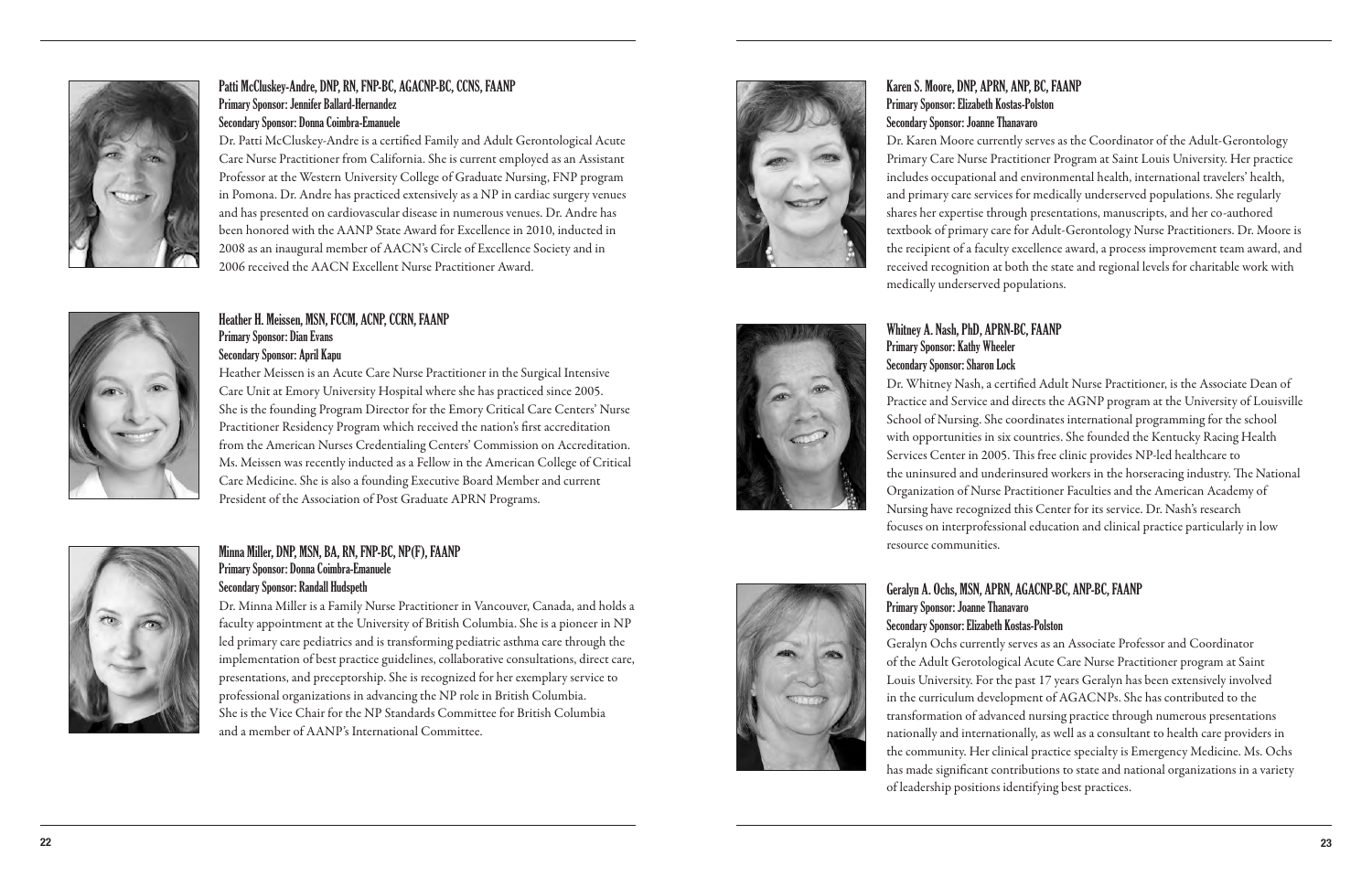## José A. Parés-Ávila, DNP, MA, RN, ARNP, NP-C, LMHC, AAHIVS, FAANP Primary Sponsor: Ted Rigney Secondary Sponsor: Donna McArthur

Dr. Jose Pares-Avila is a Clinical Assistant Professor at the University of Arizona and a Nurse Practitioner at Harborview Medical Center in Seattle, WA. An Adult NP who is a certified HIV Specialist by the American Academy of HIV Medicine, his expertise in HIV and LGBT health is evidenced by multiple accomplishments over his 30 years as a nurse and a mental health professional. He is a Pride Scholar and LGBT Health Education and Research Trust Scholar, which recognized his potential as an LGBT advocate in the NP profession. Dr. Parés-Ávila is also the UWSoN 2007 Outstanding Humanitarian.

# Stacey Pfenning, DNP, APRN, FNP, FAANP Primary Sponsor: Kevin Ballard Secondary Sponsor: Janet Noles

Dr. Stacey Pfenning is a Family Nurse Practitioner and is the DNP and FNP Program Associate Professor at Rocky Mountain University of Health Professions in Utah. She is the Executive Director of the North Dakota Board of Nursing and works diligently to support NPs in a full practice authority state to move forward with other regulatory efforts. She is the founder of the North Dakota Nurses Online Journal Club, which brings evidence-based practice to the bedside. Since 2012, Dr. Pfenning chairs the North Dakota Center for Nursing EBP Workgroup, disseminating up-to-date resources and toolkits. Awards include North Dakota Legendary Nurse for EBP (2015); Emergency Nurse Excellence (2014); NDNA Centennial Award (2014); March of Dimes Nurse of the Year (2010); Business Watch, "40 under 40" (2009).

## Susanne J. Phillips, DNP, APRN, FNP-BC, FAANP

Primary Sponsor: Angela Golden Secondary Sponsor: Susan Apold Dr. Susanne Phillips is a Family Nurse Practitioner and Clinical Professor

at UC Irvine, where she serves as Associate Director of Clinical Affairs. Her contributions in health policy include the national award-winning Annual Legislative Update and leadership in California with the passage of 21 laws positively impacting NP practice. As the Principle Investigator of a multi-year HRSA grant, she pioneered an inter-professional NP Faculty Practice contributing to the growth of the Sue and Bill Gross School of Nursing. In recognition for her contribution to NP policy and education, Dr. Phillips has received numerous awards including AANP's State Award for Excellence.



## Judith O'Haver, PhD, RN, CPNP-PC, FAANP Primary Sponsor: Judith Berg Secondary Sponsor: Diane Jacobson

Dr. Judy O'Haver is a Pediatric Nurse Practitioner with expertise in treating pediatric dermatologic conditions. She founded two specialty clinics that extend care to children exposed to HIV or who struggle with cutaneous disease. Dr. O'Haver continues to treat children on the US-Mexico border that otherwise would not receive care and has previously served children in Guatemala and the Dominican Republic on medical missions. Her research elucidated the positive effects of theory-based interventions on chronically ill children in school settings with the recent goal of testing similar interventions in patients with dermatological conditions.



## Louise C. O'Keefe, PhD, CRNP, FAANP Primary Sponsor: Lori Lioce Secondary Sponsor: Haley Hoy

Dr. Louise O'Keefe is Director of the Faculty and Staff Clinic (FSC) on the campus of The University of Alabama in Huntsville (UAH). Dr. O'Keefe established and manages the FSC. Under her direction, the clinic has expanded to include not only episodic care but also preventive care such as screening for cervical and colorectal cancer. Dr. O'Keefe serves on the faculty of the UAH College of Nursing, teaching in the family nurse practitioner program. She mentors honors, theses, and doctoral students. In 2014, Dr. O'Keefe was awarded the AANP NP State award for excellence in clinical practice.



## Wendy Paracka, MS, ARNP-C, FNP, FAANP Primary Sponsor: Laureen Fleck Secondary Sponsor: Doreen Cassarino

Wendy Paracka is the Founder and Owner of Remise Health Solutions in Tarpon Springs, Florida, providing primary care and occupational health. A recognized expert with commercial driver examinations, she was invited to participate on a national panel of medical professionals for the Department of Transportation's implementation of a certification exam for CDL medical examiners. She lectures nationally on DOT topics and spearheaded course development for NPs preparing for the Medical Examiner Certification exam. She was awarded an achievement of excellence as a NP preceptor and actively participates and contributes at state and federal levels regarding NP practice concerns.

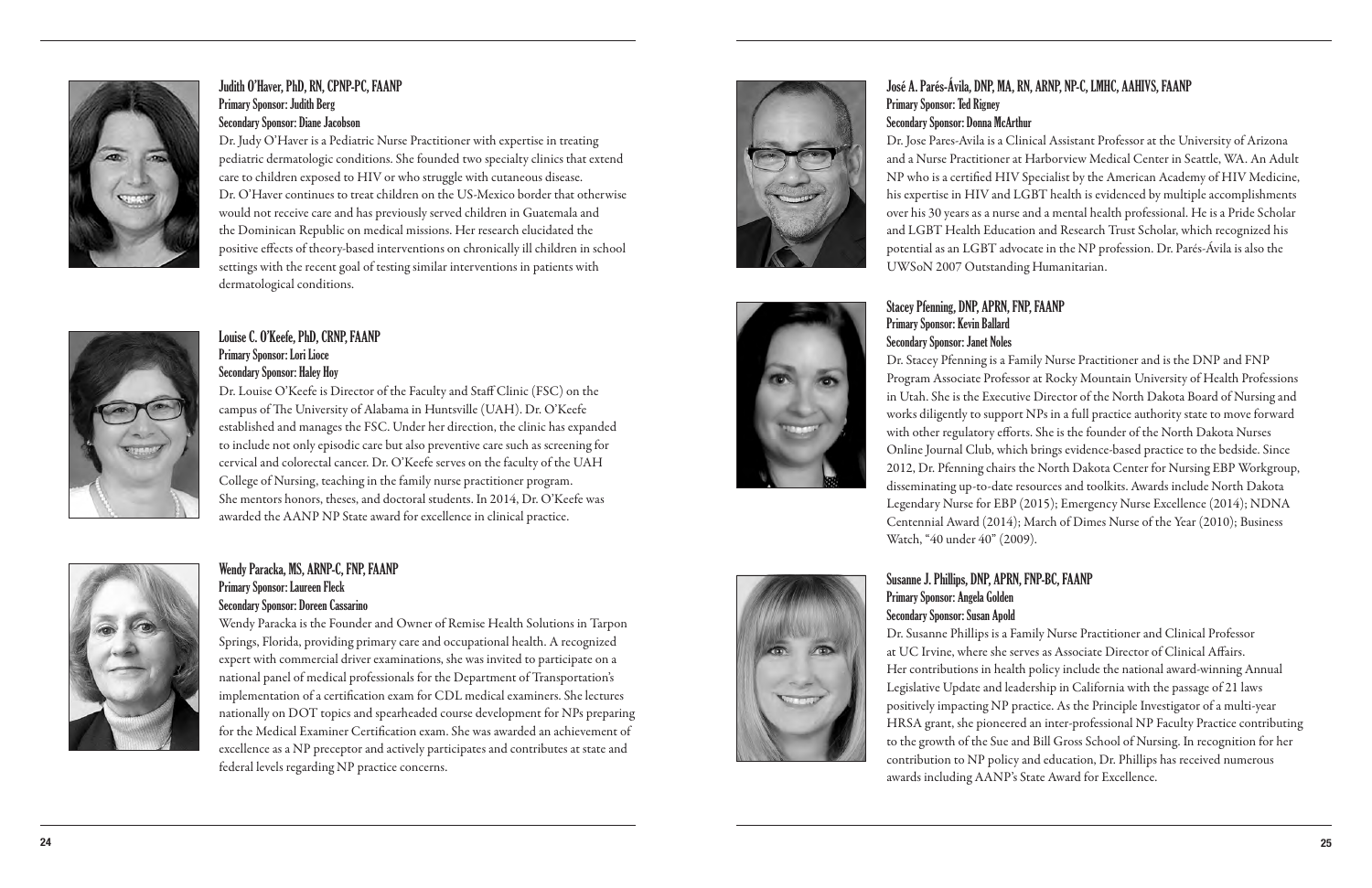Heather M. Ross, PhD, DNP, ANP-BC, FAANP Primary Sponsor: Evelyn Cesarotti Secondary Sponsor: Donna Velasquez Dr. Heather Ross is a Clinical Assistant Professor at Arizona State University and practices as a Nurse Practitioner with Arizona Arrhythmia Consultants. Since 2001, Dr. Ross has practiced in cardiology specializing in cardiac electrophysiology. After earning a Doctorate of Nursing Practice in 2010, her NP practice expanded to include DNP student education, first at Brandman University and now at Arizona State University. As an educator, she focuses on non-clinical courses including Health Policy, Technology Innovation, Complex Systems, and Evidence-Based Practice. She was named 2010-2011 Teacher of the Year at Brandman University School of Nursing and Health Professions.

## Kathleen Schachman, PhD, FNP-BC, PPCNP-BC, FAANP

Primary Sponsor: Deanna Babb Secondary Sponsor: Ramona Benkert Dr. Kathleen Schachman is the Wickes Endowed Chair of Nursing at Saginaw Valley State University. Her recent practice has focused on interprofessional primary care and behavioral health integration. As a proud military wife, she has spent her professional career caring for military families. Her practice-focused research has brought attention to postpartum depression among military wives. Recognized for teaching excellence, she has made innovative changes to NP education to improve diagnostic reasoning through digital standardized patients. Since 2001, Dr. Schachman has secured nearly \$5 million dollars in state and federal grants to support NP education and practice.



## Elizabeth Sharpe, DNP, ARNP, NNP-BC, VA-BC, FAANP Primary Sponsor: Michelle Beauchesne Secondary Sponsor: Mary Wyckoff

Dr. Elizabeth Sharpe is an Assistant Professor at the University of Alabama at Birmingham, a nurse practitioner, educator and vascular access specialist. Dr. Sharpe is a globally respected expert in the interprofessional area of neonatalogy and pediatric vascular access. She has contributed to establishing and elevating new standards of care, developed practice guidelines, and enacted policy changes that have ultimately led to increasing the safety and health of our nation's most vulnerable population. In recognition of her accomplishments, Dr. Sharpe was named the first Janet Pettit Scholar by the Association for Vascular Access.



## Cheryl Rising, RN, MS, FNP-BC, FAANP Primary Sponsor: Gwen Rohde Witzel Secondary Sponsor: Karen Rohr

Cheryl Rising has been a Family Nurse Practitioner since 1996. As legislative liaison with the North Dakota Nurse Practitioner Association (NDNPA), she was instrumental in health policy changes and passage of full scope of practice legislation in North Dakota. She is an entrepreneur that owns Health and Wellness by Cheryl and Prairie Assisted Living Service. Ms. Rising established an APRN practice in an ophthalmology clinic by developing protocols for presurgical patients. Current awards include North Dakota Legendary Nurse for policy development and AANP North Dakota Nurse Practitioner for Excellence. An entrepreneur, political activist, educator, clinical preceptor and expert, Ms. Rising continues to promote the APRN profession in North Dakota.



## Anthony James Roberson, PhD, PMHNP-BC, RN, FAANP Primary Sponsor: Penny Kaye Jensen Secondary Sponsor: Beth Haney

Dr. Anthony James Roberson has fourteen years of NP experience, and twelve years as an educator. He maintains an active practice as a psychiatric mental health nurse practitioner. His clinical area of expertise is with children and adolescents, with most of his work being in the juvenile justice system. Dr. Roberson's research is in Access to Psychiatric Mental Health Care for children and adolescents. He is a member of several professional organizations, including the American Assembly for Men in Nursing, where he serves on the Executive Board and Treasurer of the national chapter.



## Stephen Roller, DHA, APRN, FNP-C, CENP, FAANP Primary Sponsor: Lissa Barker Secondary Sponsor: Oralea Pittman

Dr. Stephen Roller is the Chief Operating Officer and Chief Clinical Officer at a Federally Qualified Health Center (FQHC), overseeing 30,000 medicallyunderserved patients, and is responsible for development and initiation of health policies and innovative services. He works closely with the leadership at the Ohio Association of Advanced Practice Nursing and advocates removing barriers for NP practice. As part of an interprofessional, collaborative effort, he worked to implement a wellness model of care based on an FQHC model in Jamaica. He is one of two NPs in the state of Ohio to serve as a Chief Clinical Officer. Dr. Roller completed his Doctorate in Healthcare Administration from the Medical University of South Carolina in May 2016.

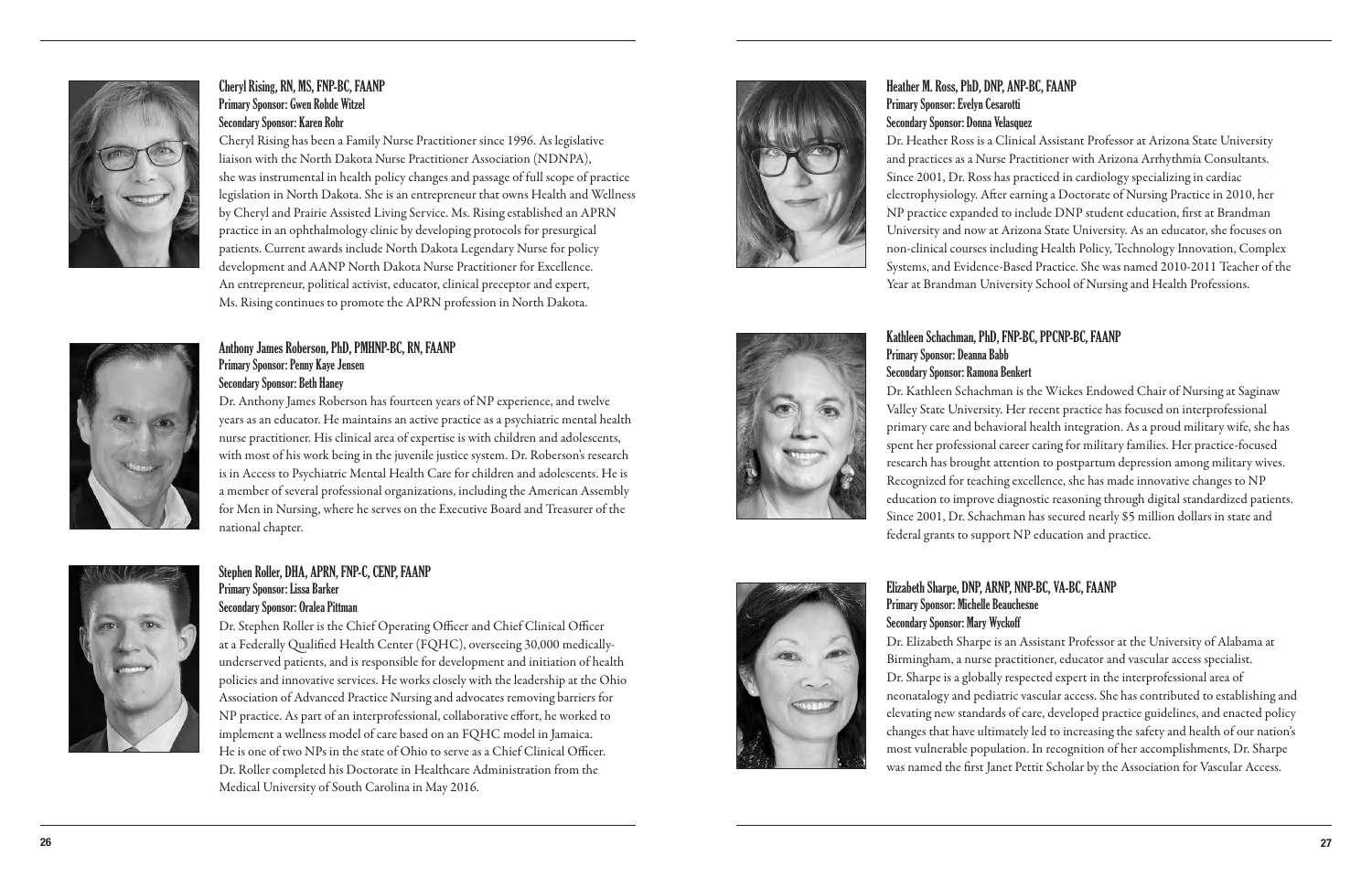## Susan Tiso, DNP, APRN, FNP-BC, FAANP Primary Sponsor: Jill Olmstead Secondary Sponsor: Cathy Arvidson

Dr. Susan Tiso is a Clinical Professor at the University of California, Irvine, successfully combining teaching and clinical practice, with a focus on care of the underserved, while serving as a leader in the nurse practitioner community. For years, Dr. Tiso has led the University of California, Irvine NP programs, sits on the Executive Council for the new School of Nursing, and currently presides over development of the DNP degree. She was named Top 15 Family Nurse Practitioner Professors by NursePractitionerSchools.com in 2014 and awarded the Outstanding NP Faculty at UC Irvine in 2006, 2012 and 2014.



## Kimberly A. Udlis, PhD, FNP-BC, APNP, FAANP

Primary Sponsor: Susan Buchholz Secondary Sponsor: Anne Thomas Dr. Kimberly Udlis is an Associate Professor at Bellin College School of Nursing in Green Bay, Wisconsin., where she is the Director of the MSN Program. She has a part-time practice as a Family Nurse Practitioner in a Cardiology/ Electrophysiology Department for Agnesian Healthcare. Dr. Udlis is a national contributor to Doctor of Nursing Practice (DNP) Curriculum theory leadership, and she has directed writing efforts that have provided clarification and direction for DNP NP education across the country. Dr. Udlis has also been actively involved in contributing to foundational documentation that continues to support NP independent practice across the nation.



## Roseann Velez, DNP, CRNP, FNP-BC, FAANP

Primary Sponsor: Carmel McComiskey Secondary Sponsor: Janet Selway Dr. Roseann Velez is an Assistant Professor at the University of Maryland School of Nursing where she is the faculty liaison for the newly opened, NPrun urgent care center located in school. Her clinical expertise is urgent care and orthopedics, and her research focus is in antimicrobial resistance, a subject in which she has multiple publications. Dr. Velez is the Secretary for the Nurse Practitioner Association of Maryland and is the only nurse representative for the Maryland Statewide Advisory Commission on Immunizations. She was awarded the first Annual Miller-Coulson Nurse Practitioner/Physician Assistant Clinical Excellence Award in 2014.



## Kathaleen Smith, MSN, RN, ACNS-BC, FNP-BC, FAANP Primary Sponsor: Barbara Joe Secondary Sponsor: Jennifer Vedral-Baron

Commander Kathaleen Smith is a Commissioned Officer in the United States Navy with over 21 years of Navy Medicine experience in clinical, administrative, and overseas assignments. She is the Director for Primary Care at the Federal Health Care Center in Illinois, the AANP-DoD liaison for National Conferences, and the FNP Specialty Consultant to the Navy Surgeon General and the Director of the Navy Nurse Corps. Commander Smith holds a Bachelor's degree in Nursing from Indiana University and a Master's degree from Valparaiso University, Indiana. She is Board Certified as a Family Nurse Practitioner and Adult Health Clinical Nurse Specialist.

## Vicky Stone-Gale, DNP, FNP-C, ARNP, FAANP Primary Sponsor: Christopher Saslo Secondary Sponsor: Patricia Pearce





## Angela Thompson, DNP, FNP-C, CDE, BC-ADM, FAANP Primary Sponsor: Ellie Strock Secondary Sponsor: Kevin Ballard

Dr. Angi Thompson is a Family Nurse Practitioner specializing in patients with diabetes & diabetes-related conditions in a hospital-based diabetes clinic at Hendricks Regional Health in Danville, Indiana, and serves as the Medical Director of the Diabetes Youth Foundation of Indiana. Dr. Thompson is active in advocacy and health care policy as the appointed Legislative and Health Policy Director for the Coalition of Advanced Practice Nurses of Indiana, and Indiana State Representative for the American Association of Nurse Practitioners. A national speaker and clinical faculty on diabetes conditions, she was awarded the 2009 Diabetes Educator of the Year Award and the 2010 Indianapolis Star Salute to Nurses Award.

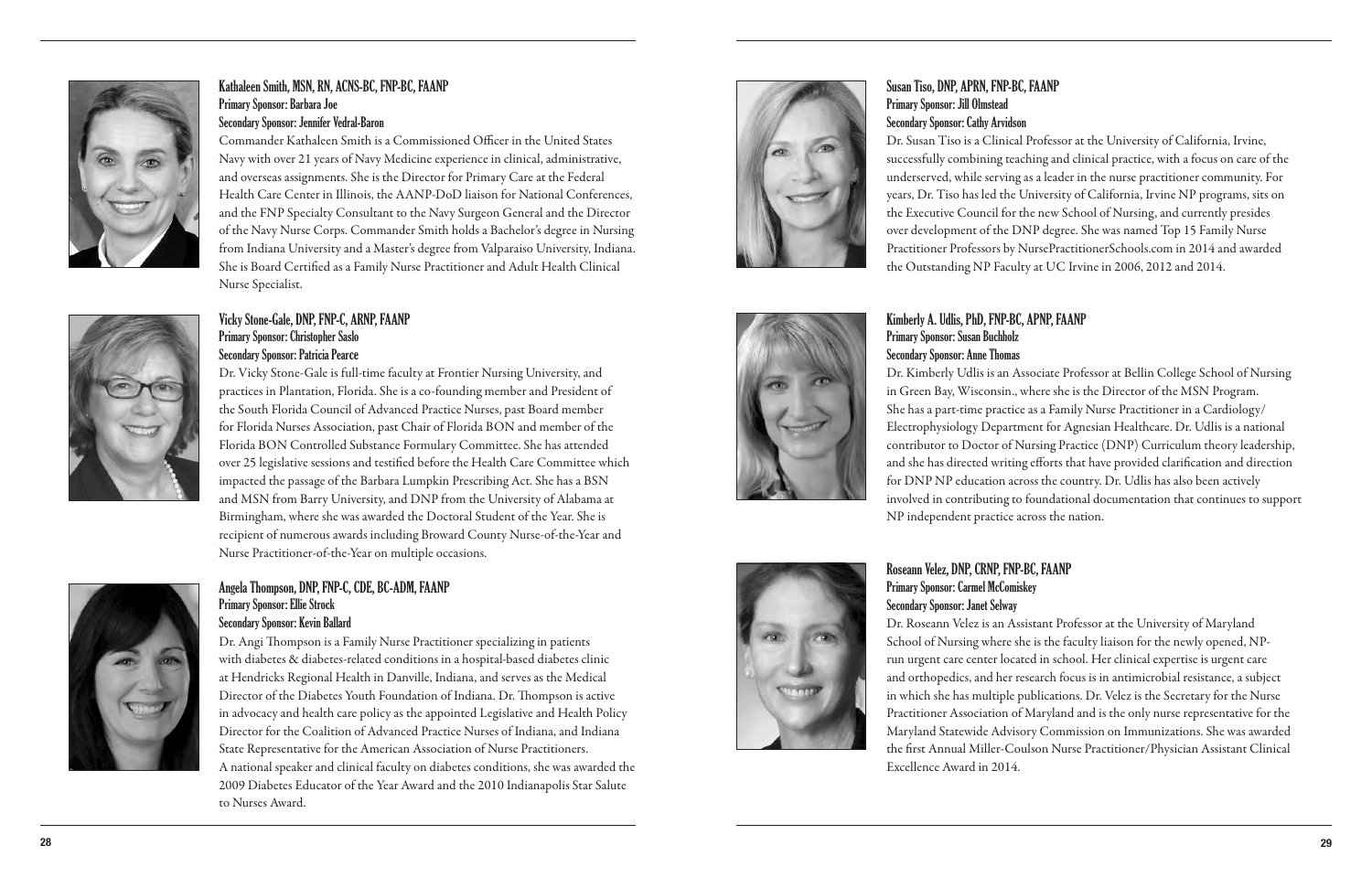

## Deborah Kirk Walker, DNP, RN, CRNP, FNP-BC, NP-C, AOCN, FAANP Primary Sponsor: Jean Ivey Secondary Sponsor: James Raper

Dr. Deborah Walker is an Associate Professor at the University of Alabama at Birmingham (UAB) School of Nursing, where she developed and coordinates the Oncology Nursing Practitioner track. She has practiced for more than 17 years as a NP in oncology managing patients with breast cancer and lymphoma. Her life work is expanding cancer/palliative nursing in sub-Saharan Africa. She developed and expanded a mobile application for community resources, and is the President of the Oncology Nursing Society Foundation. Recent achievements are the 2015-16 AACN Excellence and Innovation in Teaching Award and 2016 ACS Lane Adams Quality of Life Award.



Dr. Brian Widmar is an Assistant Professor at Vanderbilt University School of Nursing, and is the director of the Adult-Gerontology Acute Care Nurse Practitioner Program. An Acute Care Nurse Practitioner since 2005, he has a clinical background in cardiothoracic critical care, his expertise being in the care management of patients with advanced heart failure, cardiothoracic transplantation and mechanical circulatory support device therapy. His research interests and publications include patient and family-centered care and self-care education in cardiothoracic transplant and ventricular assist device patient populations.



## Dianne Willer-Sly, DNP, APRN, CNP, FAANP Primary Sponsor: Linda Rounds Secondary Sponsor: Christell Bray

Dr. Dianne Willer-Sly is a Clinical Assistant Professor at the University of Minnesota. In 1986, she was a founding board member of the Austin Area Nurse Practitioner Alliance and in 1989 became a founding board member of Texas Nurse Practitioners. Subsequently, she helped to establish Minnesota Nurse Practitioners in 2009, of which she is now President. Dr. Willer-Sly initiated the NP role within the Texas Department of MHMR in 1991. She is a practice leader at HealthPartners Geriatrics – a group of 80 NPs who lead NP/physician teams serving 4000 patients. In 2008, she was named a Hartford Geriatric Nursing Education Scholar.

Michael Ackerman, DNS, RN, APRN-BC, FCCM, FNAP, FAAN 2006

Phyllis Adams, EdD, RN, NP-C, FNP-BC, FAANP, FNAP 201 Gale Adcock, MSN, RN, FNP-BC, FAANP 2011 Julie Adkins, DNP, APN, FNP-BC, FAANP 2015 Jean Aertker, DNP, ARNP-BC, COHN-s, FAANP 2009 Janice Agazio, PhD, RN, CRNP, FAANP 2013 Lucie Agosta, PhD, RNC, ANP-BC, FNP-BC, FAANP 2015 Nanette Alexander, DNP, APRN, ANP-BC, FAANP 2015 Ivy Alexander, PhD, APRN, ANP-BC, FAAN, FAANP 2015 Terri Allison, DNP, ACNP-BC, FAANP 2014 Ok Chon Allison, PhD, MSN, ANP-BC, CDE, FAANP 2004 Patricia Alpert, DrPH, MSN, APRN-BC, FNP, PNP, FAANP 2005 Maria Amaya, PhD, WHNP-BC, FAANP 2011 Jane Anderson, PhD, RN, APRN, FNP-BC, FAANP 2016 Susan Apold, PhD, ANP-BC, FAAN, FAANP 2014 Susan Appel, PhD, ACNP-BC, FNP-BC, CCRN, FAHA, FAANP 2016 Terri Armstrong, PhD, RN, ANP-BC, FAANP 2009 Traci Arney, MSN, NP-C, AE-C, FAANP 2009 Mary Aruda, PhD, PNP-BC, FNP-C, FAANP 2011 Cathy Arvidson, PhD, FNP-BC, FAANP 2010 Ponrathi Athilingam, PhD, RN, ACNP, MCH, FAANP 2012 Tammy Austin-Ketch, PhD, FNP-BC, FAANP 2010 Linnea Axman, DrPH, MSN, CFNP, FAANP 2005 Deanna Babb, DNP APRN FNP BC FAANP 2014 Louann Bailey, DNP, APRN, FAANP 2011 Debra Bakerjian, PhD, APRN, FAAN, FAANP 2013 Nancy Balkon, PhD, RN, ANP-C, APRN-CS, FAANP 2009 Kevin Ballard, DNP, FNP, FAANP 2014 Jennifer Ballard-Hernandez, DNP, FNP-BC, GNP-BC, AGACNP-BC, CVNP-BC, CCRN, AACC, FAHA, FAANP 2016 Cheri Barber, DNP, RN, PPCNP-BC, FAANP 2016 Susan Adams, PhD, APRN, PMHN P, FAANP 2008

| $\mathbb{P}$ | Elizabeth Barker, PhD, APRN-BC, FACHE, FAANP, FNAP, FAAN<br>2001           |
|--------------|----------------------------------------------------------------------------|
|              | Thomas Barkley, PhD, ACNP-BC, FAANP<br>2011                                |
| 14           | Debra Barksdale, PhD, FNP-BC, ANP-BC, CNE, FAANP, FAAN<br>2007             |
|              | Mary Lee Barron, PhD, APRN, FNP-BC, FAANP<br>2014                          |
|              | Darleen Bartz, PhD, APRN, FNP-BC, FAANP<br>2016                            |
|              | Lisa Bayhi, MSN, ACNP, FNP-BC, FAANP<br>2014                               |
|              | Irene Bean, DNP, FNP-BC, FAANP<br>2016                                     |
|              | Michelle Beauchesne, DNSc, CPNP, FAANP<br>2007                             |
|              | Claudia Beckwith, MSN, FNP-BC, FAANP<br>2016                               |
|              | MARY BEHRENS, RN, BS, MS, FNP-BC, FAANP<br>2013                            |
|              | Susan Beidler, PhD, MBE, ARNP, FAANP<br>2010                               |
|              | Ramona Benkert, PhD, ANP-BC, FAANP<br>2013                                 |
|              | Amanda Bennett, DNP, FNP-C, FAANP<br>2010                                  |
|              | Margaret Benz, MSN(R), APRN, ANP-BC, FAANP<br>2016                         |
|              | Adrienne Berarducci, PhD, ARNP-BC, FAANP<br>2010                           |
|              | Judith Berg, PhD, RNC, WHNP, FAAN, FAANP<br>2003                           |
| P            | Mary Berg, DNP, ARNP, CPNP-PC, FAANP<br>2014                               |
|              | Brenda Bergman-Evans, PhD, APRN-NP, APRN-CNS, FAANP<br>2015                |
|              | Nancy Berman, MSN, ANP-BC, NCMP, FAANP<br>2015                             |
|              | Barbara Berner, EdD, FNP, ANP, FAANP<br>2005                               |
|              | Kathy Berra, MSN, ANP-C, FAAN, FAANP<br>2009                               |
|              | Diane Berry, PhD, ANP-BC, FAANP, FAAN<br>2012                              |
|              | Mary Bidgood-Wilson, FNP, CNM, FAANP,FACNM<br>2014                         |
|              | Christopher Blackwell, PhD, ARNP, ANP-BC, AGACNP-BC, CNE,<br>FAANP<br>2016 |
|              | Kent Blad, MS, ACNP-C, FNP-C, FCCM, FAANP<br>2008                          |
|              | Kathryn Blair, PhD, FNP-BC, FAANP<br>2008                                  |
|              | Maureen Boardman, MSN, ARNP, FAANP<br>2016                                 |
|              | Margaret Bobonich, DNP, MSN, FNP-C, DCNP, FAANP<br>2011                    |
|              | Lorraine Bock, DNP, CRNP, CEN, FAANP<br>2014                               |
|              | Alice Rose Bonner, APRN-BC, GNP, FAANP<br>2005                             |
|              | Penelope Bosarge, MSN, RNC, ARNP, FAANP<br>2008                            |
|              | Shirley Bowens, MPH, MA, CPNP, FAANP<br>2001                               |
|              |                                                                            |

# 201 7 FAANP Members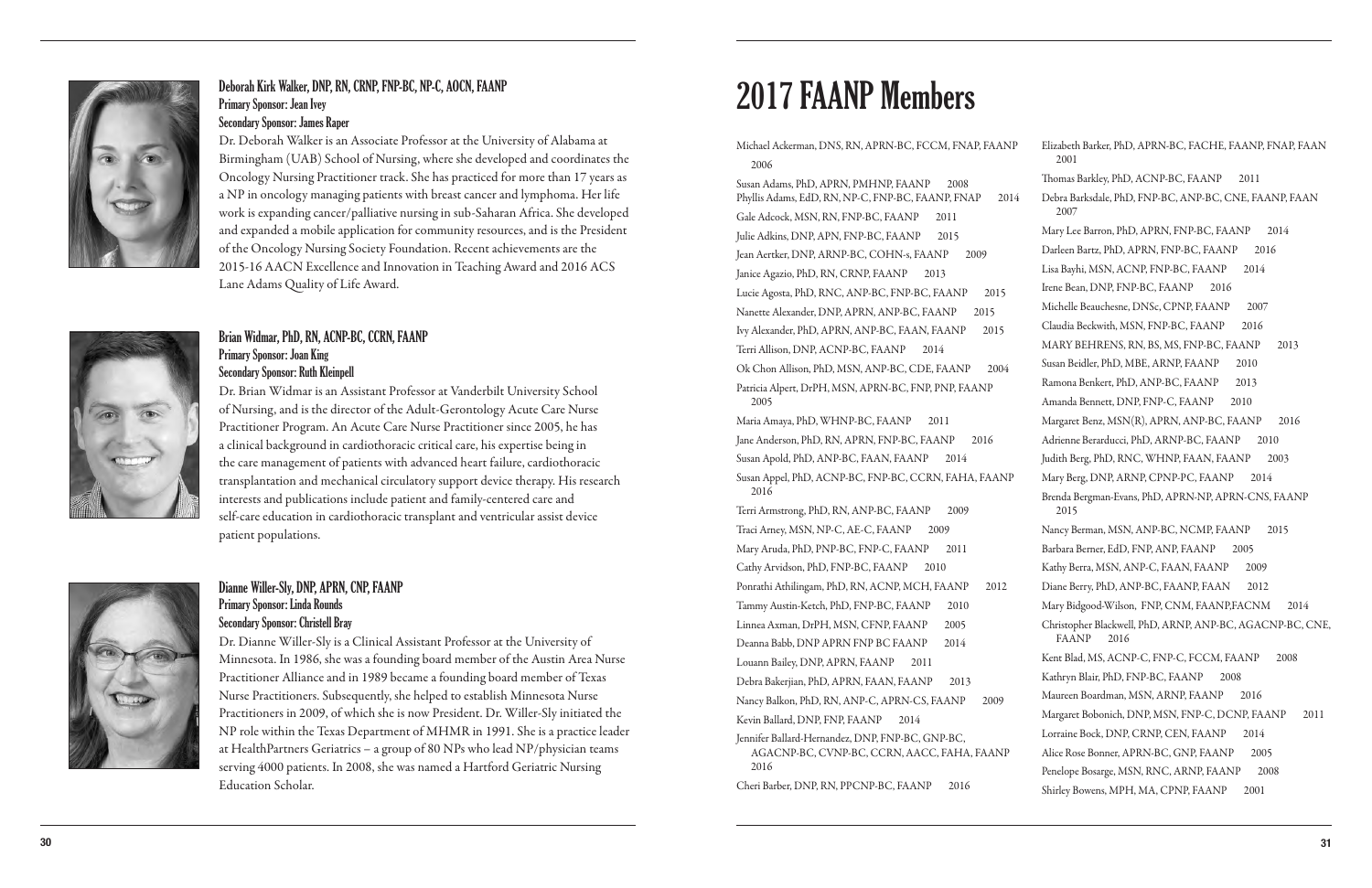Margaret Bowers, DNP, FNP-BC, AACC, CHFN, FAANP 2014 Michal Boyd, RN, NP, ND, FCNA (NZ), FAANP 2012 Margaret Brackley, PhD, RN, FAAN, FAANP 2010 Wailua Brandman, MSN, APRN-Rx, PMHCNS/NP-BC, FAANP 2011 Steven Branham, PhD, RN, ACNP-BC, FNP-BC, CCRN, FAANP 2013 Andrea Brassard, PhD, FNP-BC, FAANP 2013 Rose Brault, EdD, ARNP-C, PCRN, FAANP 2009 Lisa Braun, APRN-BC, FNP, PhD, MBA, JD, FAANP 2011 Lynne Braun, PhD, CNP, FAAN, FAANP 2014 Christell Bray, PhD, RN, FAANP 2002 Mary Brennan, DNP, AGACNP-BC, ANP, RN, FAANP 2015 Eileen Breslin, PhD, RN, FAANP 2003 Melanie Brewer, DNSc, RN, FNP-BC, FAANP 2014 Linda Briggs, DNP, ANP-BC, ACNP-BC, FAANP 2016 Richard Brown, MSN, CRNP, JD, FAANP 2009 Marie Brown, PhD, ARNP, FNP-BC, FAAN, FAANP 2012 Nancy Browne, MS, PPCNP-BC, CBN, FAANP 2016 Kristine Browning, PhD, ANP-BC, FAANP 2016 Susan Buchholz, PhD, ANP-BC, FAANP 2014 Brian Buchner, DNP, APRN, ACNP-BC, FAANP 2015 Geraldine Budd, PhD, FNP-C, FAANP 2009 Stephanie Burgess, PhD, APRN-BC, FAANP 2009 Mary Burman, PhD, FAANP2008 Nick Burnett, DNP, MSN, APRN-BC, FNP-C, ARNP, FAANP 2001 Suzanne Burns, MSN, RRT, ACNP, CCRN, FAAN, FCCM, FAANP 2005 Tom Bush, DNP, FNP-BC, FAANP 2011 Terry Buttaro, PhD, AGPCNP-BC, FAANP, DPNAP 2007 Darlene Byrd, DNP, APN, FAANP 2011 Lisa Byrd PhD, FNP-BC, GNP-BC, FAANP 2016 Lorraine Byrnes, PhD, FNP-BC, PMHNP-BC, CNM, FAANP 2016 Camille Caldwell, ARNP-CS, MS, FAANP 2004 Susan Calloway, PhD, RN, FNP-BC, PMHNP-BC, FAANP 2014 Nancy Campbell-Heider, PhD, FNP, NP-C, CARN-AP, FAANP 2011

David Campbell-O'Dell, DNP, ARNP, FNP-BC, FAANP 2016 Theresa Campo, DNP, APRN, FNP-C, ENP-BC, FAANP 2015 Elizabeth Capezuti, PhD, RN, FAAN, FAANP 2004 Joyce Cappiello, PhD, FNP-BC, FAANP 2013 Doreen Cassarino, DNP, ARNP, FNP-BC, BC-ADM, FAANP 2015 Evelyn Cesarotti, PhD, FNP-BC, FAANP 2011 Jane Champion, PhD, DNP, MA, MSN, FNP, AH-PMH-CNS, FAAN, FAANP 2013 Marlene Chance, PhD, EJD, MSN, FNP-BC, FAANP 2016 Rasheeta Chandler, PhD, MSN, APRN, FNP-C, FAANP 2016 Susan Chaney, EdD, RN, FNP-C, FAANP 2006 Deborah Chapa, PhD, ACNP-BC, FAANP 2015 Shanna Chapman, DNP, FNP-C, APRN, FAANP 2016 Mary Chesney, PhD, APRN, CPNP, FAAN, FAANP 2016 Lisa-Kay Chism, DNP, GNP-BC, NCMP, FAANP 2011 Nancy Cibulka, PhD, RN, WHNP-BC, FNP-BC, FAANP 2012 Carolyn Clevenger, RN, DNP, GNP-BC, AGPCNP-BC, FAANP 2014 Patricia Clinton, PhD, RN, CPNP, FAANP 2005 Judith Coates, DNP, CRNP, FNP-BC, FAANP 2014 Cynthia Cobb, DNP, MSN, MSHSA, BSN, APRN, WHNP-BC, FAANP, 2014 Bonni Cohen, DNP, NP-C, CHFN, FAANP 2016 Donna Coimbra-Emanuele, DNP, FNP-BC, FAANP 2013 Frank Cole, PhD, RN, CEN, CS, FNP, FAAN, FAANP 2001 Virginia Conley, PhD, ARNP, FNP-BC, PMHNP-BC, FAANP 2015 Patrick Conlon, MSN, FNP, PNP, BC-ADM, CDE, FNAP, FAANP 2002 Cindy Cooke, DNP, FNP-C, FAANP 2009 Denise Coppa, PhD, APRN-CNP-FNP/ PNP, FAANP 2009 Virginia Cora, DSN, ANP/GNP-BC, FAANP 2009 Susan Corbridge, PhD, ACNP, FAANP 2010 Valerie Cotter, DrNP, AGPCNP-BC, FAANP 2004 Mona Counts, PhD, CRNP, FNAP, FAANP 2000 Kim Curry, PhD, ARNP, FAANP 2013 Chin Hwa Dahlem, PhD, FNP-C, FAANP 2016

Joyce Dains, DrPH, JD, RN, FNP-BC, FNAP, FAANP 2012 Debra Danforth, MS, ARNP, FAANP 2005 Rita D'Aoust, PhD, ACNP, ANP-BC, CNE, FAANP, FNAP 2011 Yvonne D'Arcy, MS, ARNP-C, CNS, FAANP 2016 Katherine Darling, DNP, APRN, PMHNP/FNP-C, FAANP 2015 Audrey Darville, PhD, APRN, CTTS, FAANP 2016 Janice Unruh Davidson, PhD, DNP, RN-BC, FNP-BC, NEA-BC, CNE, ANEF, FAANP, FNAP 2001 Leslie Davis, PhD, RN, ANP-BC, FAANP, FPCNA, FAHA 2013 Linda Dayer-Berenson, PhD, MSN, CRNP, CNE, FAANP 2011 Margaret Dean, RN, CS-BC, GNP-BC, NP-C, MSN, FAANP 2011 Barbara Dehn, RN, MS, NP, FAANP 2013 Felicitas Dela Cruz, DNSc, RN, FAANP 2001 Rita Dello Stritto, PhD, RN, CNS, ENP, ACNP-BC, FAANP 2014 Barbara Deloian, PhD, RN, CPNP, IBCLC, FAANP 2012 Zo DeMarchi, RN, CNP, FAANP 2000 Kahlil Demonbreun, DNP, RNC-OB, WHNP-BC, ANP-BC, FAANP 2016 Judith Dempster, DNSc, FNP, FAANP 2000 Penny Deraps, PhD, ANP, NP-C, FAANP 2002 Anne Derouin, DNP, CPNP, RN, FAANP 2016 M Elayne DeSimone, PhD, ANPc, FAANP 2007 Kit Devine, DNP, WHNP-BC, APRN, FAANP2015 Karen Dick, PhD, APRN-BC, FAANP 2003 James Dickens, DNP,RN, FNP-BC, FAANP 2010 Kristene Diggins, DNP, MBA, DCC, CNE, FAANP 2015 Sattaria Dilks, DNP, APRN, PMHNP-BC, FNP-BC, FAANP 2013 Shirley Dinkel, PhD, APRN, FNP-BC, ANP-BC, FAANP 2015 Nancy Dirubbo, DNP, FNP-BC, FAANP 2007 John Distler, DPA, MBA, MS, FNP-C, FAANP 2006 Robert Donaldson, DPA, MBA, MS, FNP-C, FAANP 2014 Rebecca Donohue, PhD, APRN-BC, WHNP-BC, FAANP 2011 Katherine Dontje, PhD, FNP-BC, FAANP 2016

ElizabethDownes, DNP, MPH, MSN, NP-C, FNP, CNE, FAANP, ANEF 2012 Shirlee Drayton-Brooks, PhD, CRNP, APRN-BC, FAANP 2010 Janet DuBois, DNP, FNP, ARNP, FAANP 2007 Evelyn Duffy, DNP, AGPCNP-BC, FAANP 2007 Mary Duggan, MS RN CCRN ACNP-BC FAANP 2015 Mary Anne Dumas, PhD, RN, FNP-BC, GNP-BC, FAANP, FAAN, FNAP 2005 Marilyn Edmunds, PhD, ANP/GNP, FAANP 2015 Michelle L Edwards, DNP, APRN, FNP, ACNP, FAANP 2016 Quannetta Edwards, PhD, MSN, MS, MPH-c, BSN, FNP-C, WHCNP, AGN-BC, FAANP 2006 Cindy Edwards-Tuttle, MSN, EMBA, FNP-BC, FAANP 2014 Elizabeth Ellis, DNP, APRN, FNP-BC, FAANP 2010 Joy Elwell, DNP, FNP-BC, FAANP 2011 Jill Engel, DNP, APRN, ACNP-BC, FNP-BC, ANP-BC, NEA-BC, FAANP 2016 Christine Engstrom, PhD, CRNP, AOCN, FAANP 2014 Victoria Erickson, PhD, PNP-BC, FAANP 2010 E J Ernst DNP, MBA, MS, APRN, FNP-BC, CEN, FAANP 2013 Noreen Esposito, EdD, PMHNP/WHNP/FNP-BC, FAANP 2015 Mary Ellen Estes, MSN, FNP-BC, NP-C, FAANP 2016 Katherine Evans, DNP, FNP-C, GNP-BC, ACHPN, FAANP 2016 Dian Evans, PhD, FNP-BC, ENP-BC, FAANP 2015 Julianne Ewen, DNP, FNP-BC, APRN, FAANP 2015 Anecita Fadol, PhD, FNP-BC, FAANP 2010 Laurie Anne Ferguson, DNP, APRN, ANP-BC, FNP-C, CPNP, FNAP, FAANP 2015 Stephen Ferrara, DNP, FNP-BC, FAANP 2013 Kathryn Fiandt, PhD, RN, FNP-BC, FAANP 2004 Sheldon Fields, PhD, RN, FNP-BC, AACRN, FNAP, FAANP, FAAN 2006 Margaret Fitzgerald, DNP, FNP-BC, NP-C, CSP, FAAN, DCC, FAANP 2000 Laureen Fleck, PhD, FNP-BC, CDE, FAANP 2013 Margaret Flinter, APRN, PhD, FNP-C, FAAN, FAANP 2009 Roger Fogg, MSN, FNP, MPH, FAANP 2015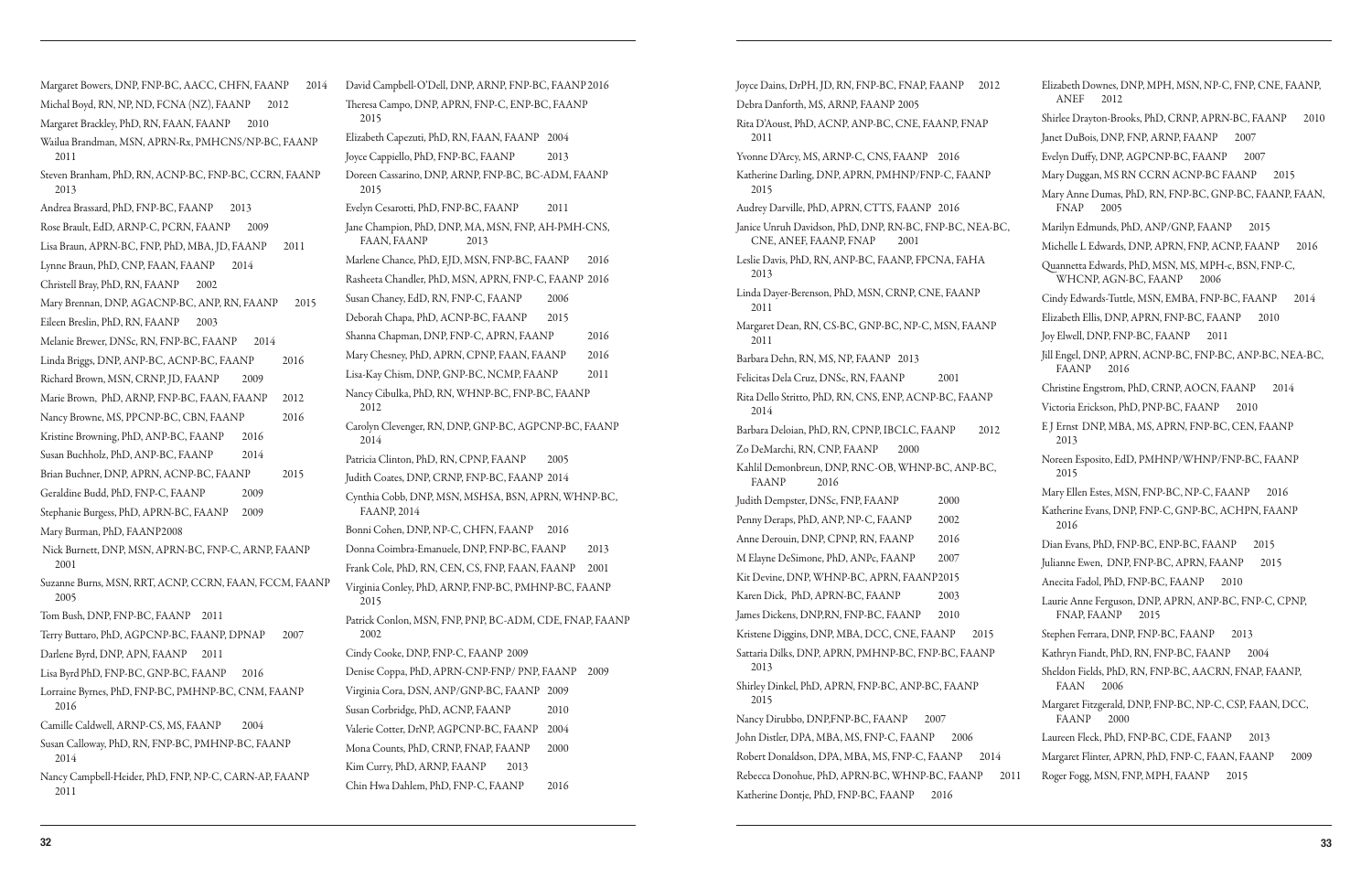Susanne Fogger, DNP, CRNP, PMHNP-BC, CARN-AP, FAANP 2015 Jan Foote, DNP, ARNP, CPNP, FAANP 2015 Loretta Ford, EdD, RN, PNP, FAAN, FAANP 2000 Pamela Fordham, PhD, FNP-C, FAANP 2009 Jane Fox, EdD, PPCNP-BC, FAANP 2016 JoAnn Franklin, DNP, APRN, GNP-BC, FNP-BC, MHNP, FAANP 2016 Sarah Freeman, PhD, ARNP, FAANP 2001 Debra Friedrich, DNP, ARNP, CLS, FNLA, FAANP 2014 Valerie Fuller, DNP, AGACNP-BC, FNP-BC, FAANP 2016 Mary Jo Gagan, PhD, FNP, FAANP 2004 Elizabeth Galik, PhD, CRNP, FAANP 2015 Cynthia Gantt, PhD, FNP-BC, FAANP 2012 Donald Gardenier, DNP, FNP-BC, FAANP, FAAN 2014 Teresa Gardner, NP, MSN, FNP-BC, FAANP 2009 Jacinto Garrido, DNP, ARNP, ANP-BC, FAANP, FAAN 2014 Dawn Garzon, PhD, CPNP-BC, PMHS, FAANP 2009 Nan Gaylord, PhD, RN, CPNP, FAANP 2015 Nancy George, PhD, RN, FNP-BC, FAANP 2014 Terea Giannetta, DNP, RN, CPNP, FAANP 2015 Linda Gibson-Young, PhD, ARNP, FNP-BC, CNE, AE-C, FAANP 2003 Catherine Giessel, MS, RN, APRN-BC, FAANP 2006 Margaret Glembocki, DNP, RN, ACNP-BC, CSC, SANE-A, FAANP 2013 Angela Golden, DNP, FNP-C, FAANP 2009 Kathleen Golden McAndrew, DNP, ANP-BC,COHN-S, FAAOHN, FAANP 2006 Petra Goodman, PhD, WHNP-BC, FAANP 2015 Rosemary Goodyear, EdD, APRN, FAANP 2001 Mary Jo Goolsby, EdD, MSN, NP-C, FAANP, FAAN 2002 Patricia Gorzka, PhD, ARNP, FAANP 2005 Margaret Graham, PhD, FNP, PNP, FAANP 2010 Mikel Gray, PhD, PNP, FNP, CUNP, CCCN, FAAN, FAANP 2007 Deanna Gray-Miceli, DNSc, APRN, FAANP 2003 Karen Greco, PhD, ANP-BC, FAAN, FAANP 2016 Roger Green, DNP, FNP, FAANP 2004 Joan Gregory, PhD, ARNP, FAANP 2000

Susan Groth, PhD, RN, WHNP-BC, FAANP 2012 Susan Hagedorn, PhD, APRN-BC, PNP, WHNP, FAANP 2005 Debra Hain, PhD, ARNP, ANP-BC, GNP-BC, FAANP, FNKF 2014 Donna Hallas, PhD, PNP-BC, CPNP, FAANP 2011 Beth Haney, DNP, FNP-C, FAANP 2016 Norma Hannigan, DNP, MPH, FNP-BC, DCC, FAANP 2015 Kelly Harden, DNSc, APRN, FNP-BC, FAANP 2014 Gene Harkless, DNSc, APRN, FNP-BC, CNL, FAANP 2010 Dixie Harms, DNP, MSN, ARNP, FNP-C, BC-ADM, FAANP 2005 Ann Hart, PhD, FNP-BC, FAANP 2016 Margaret Hartig, PhD, FNP-BC, FAANP 2009 Claudia Hauri, EdD, FNP, FAANP 2002 Joellen Hawkins, PhD, RN, WHNP-BC, FAAN, NAP, FAANP 2006 Shelley Hawkins, PhD, FNP-BC, GNP, FAANP 2007 Elizabeth Hawkins-Walsh, PhD, CPNP, PHMS, FAANP 2015 Kathleen Haycraft DNP, FNP/PNP-BC, DCNP, FAANP 2014 Eileen Hayes, PhD, APRN, CB, FAANP 2004 Linda Herrmann, PhD, RN, AGACNP-BC, ACHPN, GNP-BC, FAANP 2016 Rodney Hicks, PhD, RN, FNP-BC, FAANP, FAAN 2008 Barbara Higgins, PhD, APRN-BC, FAANP 2011 Anne Hirsch, PhD, ARNP, FAANP, FAAN 2014 Jenni Hoffman, DNP, FNP-C, CLNC, FAANP 2016 Susan Hoffstetter, PhD, WHNP-BC, FAANP 2010 Karen Holder, FNP-BC, CNM, AHN-BC, MHS, FAANP 2014 Amelie Hollier, DNP, FNP-BC, FAANP 2007 LeAnn Holmes, DNP, APRN, FAANP 2015 Marcia Holstad, DSN, FNP-BC, FAANP 2010 Brenda Hoskins-Mein, DNP, ARNP, GNP-BC, PMHNP-BC, FAANP 2009 Douglas Houghton, MSN, ARNP, ACNPC, CCRN, FAANP 2011 Haley Hoy, PhD, ACNP, FAANP 2015 Sue Hoyt PhD, RN, FNP-BC, CEN, FAEN, FAANP, FAAN 2008 Alicia Huckstadt, PhD, APRN, FNP-BC, FAANP 2012 Randall Hudspeth, PhD, MBA, MS, APRN-CNP, FRE, FAANP 2008

Remi Hueckel, DNP, CPNP-AC, FNP-BC, FAANP 2014 Michael Huggins, EdD, APRN, FAANP 2012 Lori Hull-Grommesh, RN, DNP, ACNP-BC, CCRN, NEA-BC, FAANP 2016 Rhonda Hunsucker, MSN, GNPC, FAANP 2004 Marianne Hurley, MS, FNP-C, GNP-C, CDOE, FAANP 2014 Shannon Idzik, DNP, ANP-BC, FAANP 2014 Jean Ivey, DSN, MSN, CRNP, PNP-PC, FAANP 2013 Kathryn Jack, MSN, APRN, FNP-BC, FAANP 2016 Diana Jacobson, PhD, RN, PPCNP-BC, PMHS, FAANP 2015 Michaelene Jansen, PhD, RN, NP-C, GNP-BC, FAANP 2010 Sabrina Jarvis, DNP, ACNP-BC, FNP-BC, FAANP 2011 Nancy Jenks, MS, CFNP, MFTM RCPS (Glasg), FAANP 201 Penny Kaye Jensen, DNP, FNP-C, FAAN, FAANP, FNAP 200 Barbara Joe, DNP, FNP-BC, FAANP 2015 Janet Johnson, DNP, ACNP, ANP-BC, FAANP 2013 Heather Johnson, Lt Col, USAF (Ret), DNP, FNP-BC, FAANP 2012 Versie Johnson-Mallard, PhD, ARNP-BC, MSN, MSMS, FAANP 2014 Susan Johnston, DNP, RN, FNP-BC, FAANP 2014 Cheryll Jones, ARNP, CPNP, FAANP 2016 Ellen Jones, DNP, FNPC, PMHNP, FAANP 2011 Irma Jordan, DNP, APRN, FNP/PMHNP-BC, FAANP 2012 Teresa Judge-Ellis, DNP, FNP-BC, PMHNP-BC, FAANP 201 Karen Kalmakis, PhD, MPH, FNP-BC, FAANP 2015 Louise Kaplan, PhD, ARNP, FNP-BC, FAANP, FAAN 2010 April Kapu, DNP, APRN, ACNP-BC, FAANP 2013 Jane Kapustin, PhD, CRNP, BC-ADM, FAANP, FAAN 2009 Marye Kellermann, PhD, CRNP, FAANP 2012 Patricia Kelley, PhD, FNP-BC, GNP-BC, FAANP, FAAN 2004 Susan Kelly-Weeder, PhD, FNP-BC, FAANP 2015 Lynn Kelso, MSN, APRN-BC, FCCM, FAANP 2008 Susan Kendig, RNC, MSN, WHNP, FAANP 2005 Laurie Kennedy-Malone, PhD, APRN-BC, FAANP 2004 Susan Kennel, PhD, ARNP, FAANP 2012 Katherine Kenny, NP, RN, ANP-BC, FAANP, FAAN 2013 Carole Kerwin Kain, PhD, PMHCNS-BC, PPCNP-BC, PMHS, FAANP 2012

|   | Cathy Kessenich, PhD, ARNP, FAANP<br>2011                                                  |
|---|--------------------------------------------------------------------------------------------|
|   | Christine Kessler, MN, CNS, ANP-BC, BC-ADM, FAANP<br>2013                                  |
|   | Karen Ketner, DNP, FNP-C, FAANP<br>2016                                                    |
|   | Kathleen Kidder, MSN-CS, FNP, APRN, FAANP<br>2012                                          |
|   | Maria Kidner, DNP, FNP-BC, FAANP<br>2011                                                   |
|   | Deb Kiley, DNP, NP-C, APRN-BC, ANP, FAANP, FNAP<br>2005                                    |
|   | Susan Kimble, DNP, RN, ANP-BC, FAANP<br>2015                                               |
|   | Joan King, PhD, ACNP-BC, ANP-BC, FAANP<br>2011                                             |
|   | Pam King, PhD, FNP, PNP, APRN, FAANP<br>2014                                               |
|   | Tracy Klein, PhD, FNP, ARNP, FAANP, FAAN<br>2009                                           |
|   | Ruth Kleinpell, PhD, RN, FAAN, FAANP<br>2003                                               |
|   | Shawn Kneipp, PhD, RN, ANP-BC, APHN-BC, FAANP<br>2014                                      |
| l | Joyce Knestrick, PhD, C-FNP, FAANP<br>2007                                                 |
| 6 | Julie Koch, DNP, RN, FNP-BC, FAANP<br>2016                                                 |
|   | Mary Koslap-Petraco, DNP, PNP-BC, CPNP, FAANP<br>2012                                      |
|   | Elizabeth Kostas-Polston, PhD, APRN, WHNP-BC, FAANP, FAAN<br>2013                          |
|   | Ernestine Kotthoff-Burrell, PhD, RN, ANP, FAANP<br>2002                                    |
|   | Patricia Krauskopf, PhD, FNP-BC, FAANP<br>2011                                             |
|   | Dolores "Dee" Krebs, MS, ANP-BC, FNP, SANE-A, SANE-P,<br>NYSAFE, FAANP<br>2015             |
|   | Cynthia Kuehner, CAPT, NC, USN, MS, FNP-BC, FAANP<br>2012                                  |
|   | Don Kurtyka, PhD, MS, MBA, FNP-BC, FAANP<br>2010                                           |
|   | Jeffrey Kwong, DNP, MPH, ANP-BC, FAANP<br>2015                                             |
| 3 | Kimberly LaBronte, PhD, RN, NNP-BC, FAANP<br>2016                                          |
|   | William LaFevers, DNP, APRN, FNP-BC, FAANP<br>2016                                         |
|   | Denise Laine, PhD, MSN, NP-C, FNP, COHN-S, CCM, FAANP<br>2000                              |
|   | Monique Lambert, DNP, APRN, ACNP-BC, FAANP<br>2016                                         |
|   | Gary Laustsen, PhD, APRN-FNP, FAANP, FAAN<br>2013                                          |
|   | James Lawrence, PhD, APRN-BC, FAANP<br>2009                                                |
|   | Scharmaine Lawson-Baker, DNP, FNP-BC, FAANP<br>2012                                        |
|   | Virginia LeBaron, ACNP-BC, ACHPN, AOCN, FAANP<br>2011                                      |
|   | Susan Lee, DNP, NP-C, FAANP<br>2007                                                        |
|   | Susan Leight, EdD, CRNP, FAANP<br>2005                                                     |
|   | Marijo Letizia, PhD, RN, APN/ANP-BC, FAANP<br>2009                                         |
|   | Kevin Letz, DNP, MBA, MSN, RN, CNE, CEN, FNP-C, ANP-BC,<br>PCPNP-BC, FAPPex, FAANP<br>2015 |
|   | Wendy Likes, PhD, DNSc, APRN-BC, FAANP<br>2016                                             |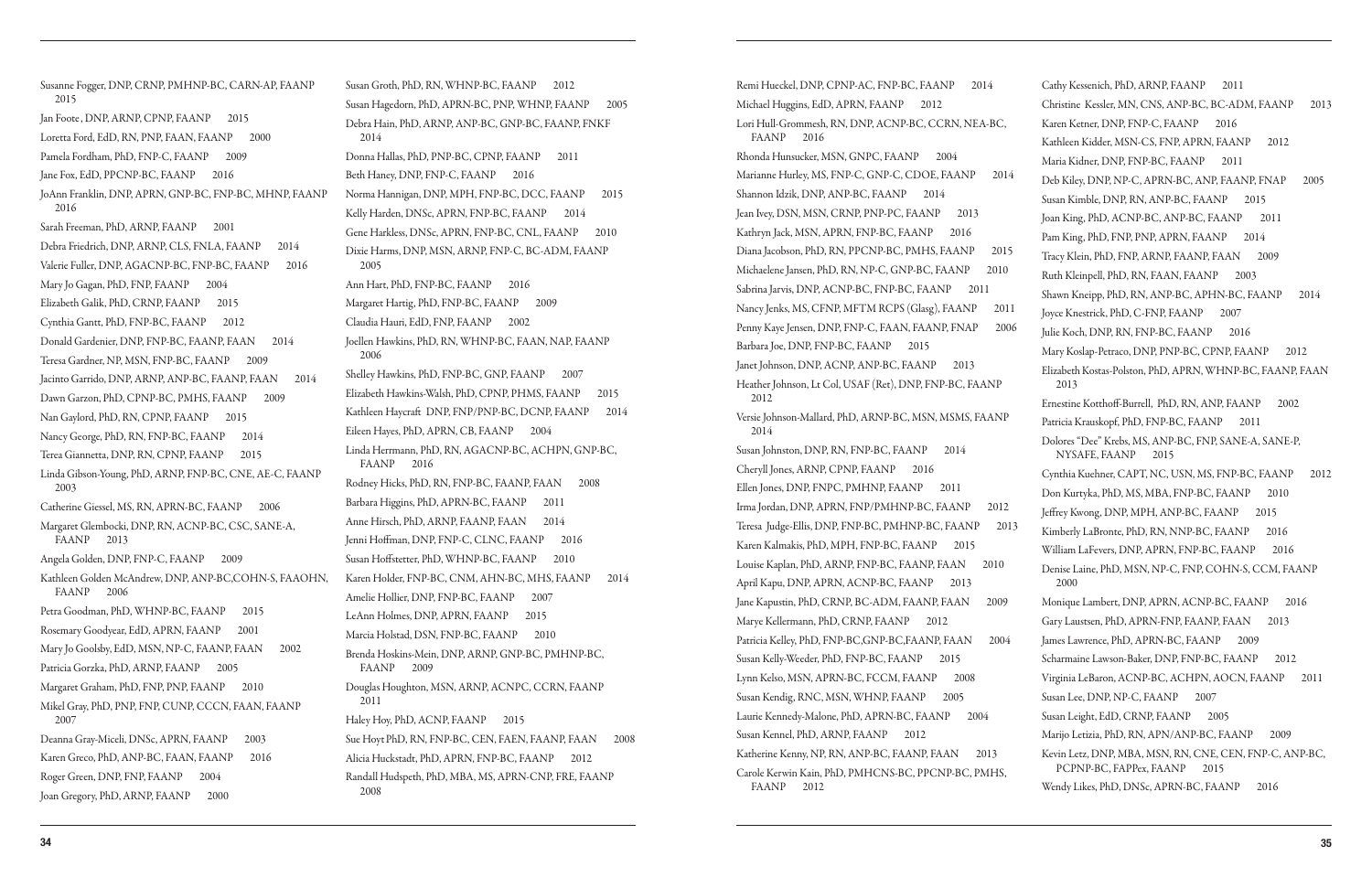Catherine Ling, PhD FNP-BC FAANP 2014 Denise Link, PhD, NP, FAAN, FAANP 2013 Lori Lioce, DNP, FNP-BC, NP-C, CHSE, FAANP 2013 Michelle Litchman, PhD, FNP-BC, FAANP 2016 Shannon Lizer, PhD, FNP-BC, FAANP 2016 Sharon Lock, PhD, APRN, FNP-BC, FAANP 2015 Mathew Loe, DNP, RN, ERNP, FNP-C, NE-BC, FAANP 2015 Maria Lofgren, DNP, ARNP, NNP-BC, CPNP, FAANP 2016 Melanie Logue, PhD, DNP, ARNP, CFNP, FAANP 2014 Carmen Lopez Rodriguez, DNP, ANP-BC, FAANP 2012 Lenora Lorenzo, DNP, APRN, BC- FNP, GNP, ADM, CDE, FAANP 2012 Rene Love, PhD, DNP, PMHNP-BC, FNAP, FAANP 2015 Bobby Lowery, PhD, MN, FNP-BC, FAANP 2014 Pamela Lusk, DNP, RN, PMHNP, FAANP 2014 Cindy Luther, PhD, GNP-BC, ANP-BC, FNP-BC, FAANP 2012 Beth Luthy, DNP, FNP-C, FAAN, FAANP 2016 Judith Lynch, MS, MA, APRN-BC, FAANP 2000 Melanie Mabrey, DNP, ACNP-BC, BC-ADM, CDTC, FAANP 2014 Thomas Mackey, PhD, NP-C, FAAN, FAANP 2004 Billie Madler, DNP, APRN, FNP-C, FAANP 2016 Kathy Magdic, DNP, ACNP-BC, FAANP 2007 Rosalie Mainous, PhD, APRN, NNP-BC, FAANP, FAAN 2014 Millicent Malcolm, DNP, GNP-BC, APRN, FAANP 2016 Mary Jane Maloney, DNP, APRN, CWS, FAANP 2016 Frank Manole, DNP, MBA, ACNP-BC, FAANP 2015 Ann Maradiegue, PhD, MSN, FNP-BC, FAANP 2008 Cydne Marckmann, DNP, ARNP, FAANP 2013 Julie Marfell, DNP, FNP-BC, FAANP 2010 Terri Marin, PhD, NNP-BC, FAANP 2015 Lucy Marion, PhD, RN, FAAN, FAANP 2012 Lori Martin-Plank, PhD, FNP-BC, NP-C, GNP-BC, FAANP, FNAP 2009 Susan Matthews, PhD, FNP-BC, FAANP 2009 Patricia Maybee, EdD, NP, FAANP 2004 Sandra Mazzone, DNP, RN, NP-C, FAANP, CSC 2010 Margaret Ann McAllister, PhD, FNP, NP-C, ARPN-BC, FAANP 2002

Reynold Mosier, COL AN, MSN, MBA, CRNP, FAANP 2009 Lee Moss, MS, APRN, FNP-BC, ANP-C, CWS, FAANP 2013 Lisa Muirhead, DNP, APRN, ANP-BC, FAANP 2016 Cindy Munro, PhD, ARNP, ANP-BC, FAANP 2013 Nancy Munro, RN, MN, CCRN, ACNP-BC, FAANP 2014 Angela Nannini, PhD, FNP-C, FAANP 2012 Marie Napolitano, PhD, APRN, FNP-BC, FAANP 2012 Alvita Nathaniel, PhD, FNP-BC, FAANP 2009 Donna Nativio, PhD, CRNP, ANP, PNP, CPNP-PC, FAAN, FAA 2014 Susan Neary, PhD, ANP-BC, FAANP 2010 Mary Neiheisel, EdD, MSN, CNS, FNP, FAANP, FNAP 2006 Angela Nelson, MSN, RN, CCRN, ACNP-BC, FCCM, FAANP 2013 Ed Neuzil, PhD, MSN, ARNP-BC, FAANP 2014 Nelda New, PhD, FNP-BC, CNE, FAANP 2014 Jamesetta Newland, PhD, FNP-BC, DPNAP, FAANP 2005 Debbie Nogueras, PhD, MSN, ANP/FNP-BC, FAANP 2015 Janet Noles, PhD, RN, FNP-BC, FAANP 2008 Anne Norman, DNP, APRN, FNP-C, FAANP 2016 Julie Novak, DNSc, RN, CPNP, FAANP 2004 Peggy O'Donnell, DNP, FNP, ANP B-C, FAANP 2014 Delia O'Hara, JD, RN-C, FNP-BC, FAANP 2000 Jill Olmstead, MSN, ANP-C, FAANP 2015 Ann Olson, PhD, RN, FNP-BC, WHNP-BC, FAANP 2009 Karen Olson, PhD, RN, FNP-C, FAANP 2005 Daniel O'Neill, MNPracStudies, MaAdvancePrac, B.Sc Hons, FACNP, FAANP 2015 Marie-Eileen Onieal, PhD, MMHS, RN, CPNP, FAANP 2000 Nancy O'Rourke, PhD, ACNP, ANP, FAANP 2009 Susan Orsega, Rear Admiral, USPHS, MS, FNP-BC, FAANP 2013 Janine Overcash, PhD, GNP-BC, FAANP 2015 Eileen Owen-Williams, PhD, DNP, FNP-BC, CNM, AFN-BC, FAANP 2015 Diane Pace, PhD, FNP-BC, CCD, NCMP, FAANP 2007 James Pace, DSN, MDiv, APRN-BC, FAANP 2005 Diane Padden, PhD, CRNP, FAANP 2010 Julia Pallentino, MSN, JD, FNP-BC, FAANP 2009 Carmen Paniagua, EdD, RN, ACNP-BC, APNG, FAANP 201

Donna McArthur, PhD, APRN, FNP-BC, FAANP, FNAP 2001 Ruth McCaffrey, DNP, FNP-BC, GNP-BC, FAAN, FAANP 2015 Marianne McCarthy, PhD, GNP, PMHNP, FAANP 2012 Carmel McComiskey, DNP, PPCNP-BC, CPNP-AC, FAANP, FAAN 2014 Kathleen McCoy, DNSc, APRN, PMHNP-BC, PMHCNS-BC, FNP-BC, FAANP 2012 Louise McDevitt, MS, FNP-BC, ANP-BC, ACNP-BC, FAANP 2012 MiChelle McGarry, MSN, RN, CPNP, CUNP, FAANP 2016 Sharon McGuire, OP, PhD, FNP-BC, TCN-A, FAANP 2010 Sherry McKay, MSN, ARNP, GNP-BC, FAANP 2011 Richard McLaughlin, MS, ACNP-BC, FAANP 2011 Renee McLeod, PhD, APRN, CPNP, FAANP 2012 Patricia McMullen, PhD, JD, CRNP, FAANP, FAAN 2012 Paula Meade, DNP, FNP-BC, PNP-BC, FAANP 2012 Richard Meadows, MS, ANP-C, FAANP 2002 Sheila Melander, PhD, ACNP-BC, FCCM, FAANP 2008 Karen Melillo, PhD, A-GNP-C, FAANP, FGSA 2001 Bernadette Melnyk, PhD, RN, CPNP/PMHNP, FNAP, FAAN, FAANP 2013 Emily Merrill, PhD, RN, FNP, BC, CNE, FAANP 2010 Jeanne Merritt, PhD, MSN-C, ARNP, FNP, FAANP 2006 Kathleen Miller, EdD, ACNP-BC, FAANP 2008 Kenneth Miller, PhD, RN, CFNP, FAAN, FAANP 2014 Sally Miller, PhD, APN, FAANP 2004 Michael Mistric, PhD, RN, FNP-BC, FAANP 2011 Alison Mitchell, MSN, RN, ACNP-BC, FAANP 2015 Carol Moffett, PhD, FNP-BC, CDE, FAANP 2012 Kymberlee Montgomery, DNP, CRNP-BC, CNE, FAANP 2014 Carolyn Montoya, PhD, CPNP, FAANP 2014 Anne Moore, DNP, WHNP/ANP-BC, FAANP 2003 Yvonne Moragne-Coon, PhD, CRNP, FAANP 2004 Rosalinda Morales, PhD, FNP-BC, FAANP 2009 Barbara Moran, PhD, MPH, CNM, FAANP, FACCE 2016 Phyllis Morgan, PhD, FNP-BC, FAANP 2008 Constance Morrison, DNP, JD, MBA, CNS, PMHNP-BC, FAANP 2008 Dianne Morrison-Beedy, PhD, WHNP-BC, FNAP, FAAN, FAANP 2009

|    | Pamela Paplham, DNP, AOCNP, FNP-BC, FAANP<br>2015                   |
|----|---------------------------------------------------------------------|
|    | Cindy Parsons, DNP, ARNP-BC, FAANP<br>2009                          |
|    | Elizabeth Partin, DNP, APRN FAANP<br>2015                           |
|    | Susan Patton, DNSc, PNP-BC, FAANP<br>2012                           |
|    | Patricia Pearce, MPH, PhD, FNP-BC, FAANP, FNAP<br>2010              |
|    | Linda Pearson, DNSc, APRN-BC, FPMHNP, FAANP<br>2006                 |
|    | Katherine Pereira, DNP, RN, FNP-BC, ADM-BC, FAANP<br>2013           |
|    | Arlene Pericak, DA, MS, FNP-C, FAANP<br>2015                        |
| NP | Wlatka Peric-Knowlton, MSN, ANP-BC, CDE, FAANP<br>2014              |
|    | Richard Pessagno, DNP, PMHNP-BC, FAANP<br>2014                      |
|    | Sandra Petersen, DNP, APRN, FNP-BC, GNP-BC, PMHNP,<br>FAANP<br>2016 |
|    | Jane Peterson, PhD, ARNP, FAANP<br>2011                             |
|    | Barbara Phillips, MN, GNP-BC, FNP-BC, FAANP<br>2013                 |
|    | Pam Pieper, PhD, ARNP, PPCNP-BC, TCRN, FAANP<br>2016                |
|    | Charon Pierson, PhD, GNP-BC, FAAN, FAANP<br>2000                    |
|    | Christine Pintz, PhD, FNP-BC, FAANP<br>2014                         |
|    | Oralea Pittman, RN, MS, FNP-BC, FAANP<br>2009                       |
|    | Joanne Pohl, PhD, ANP-BC, FAAN, FAANP<br>2010                       |
|    | Vanessa Pomarico-Denino, MSN, APRN, FNP-BC, FAANP<br>2014           |
|    | Demetrius Porche, DNS, APRN, FAANP<br>2009                          |
|    | Luz Porter, PhD, ARNP, FNP, FAAN, FAANP<br>2008                     |
|    | Priscilla Powers, MSN, APRN-BC, FAANP<br>2002                       |
|    | Joyce Powers, RN, MSN, FNP-BC, ACNP-BC, FAANP<br>2013               |
|    | Allen Prettyman, PhD, APRN-BC, FAANP<br>2015                        |
|    | Marva Price, DrPH, RN, FNP, APRN-BC, FAANP, FAAN<br>2007            |
|    | Richard Prior, DNP, FNP-BC, FAANP<br>2011                           |
|    | Rachel Prosser, PhD, APRN, CNP, AAHIVS, FAANP<br>2016               |
|    | Elias Provencio-Vasquez, PhD, NP, FAAN, FAANP<br>2000               |
|    | Joyce Pulcini, PhD, APRN-BC, FAAN, FAANP<br>2008                    |
|    | Susanne Quallich, PhD, ANP-BC, NP-C, CUNP, FAANP<br>2014            |
|    | Patricia Quigley, PhD, MPH, ARNP, FAAN, FAANP<br>2010               |
|    | Jill Quinn, PhD, RN, CS-ANP, FNAP, FAHA, FAANP<br>2010              |
|    | Elda Ramirez, PhD, RN, FNP-BC, FAANP<br>2006                        |
|    | Denise Ramponi, DNP, NP-C, FAEN, FAANP<br>2013                      |
|    | James Raper, PhD, CRNP, JD, FAAN, FAANP, FIDSA<br>2007              |
|    | 2014<br>Lynn Rapsilber, DNP, APRN, ANP-BC, FAANP                    |
|    | Randolph Rasch, PhD, RN, MSN, FNP, FAANP<br>2004                    |
| 0  | Catherine Reavis, EdD, APRN, FNP-BC, FAANP<br>2009                  |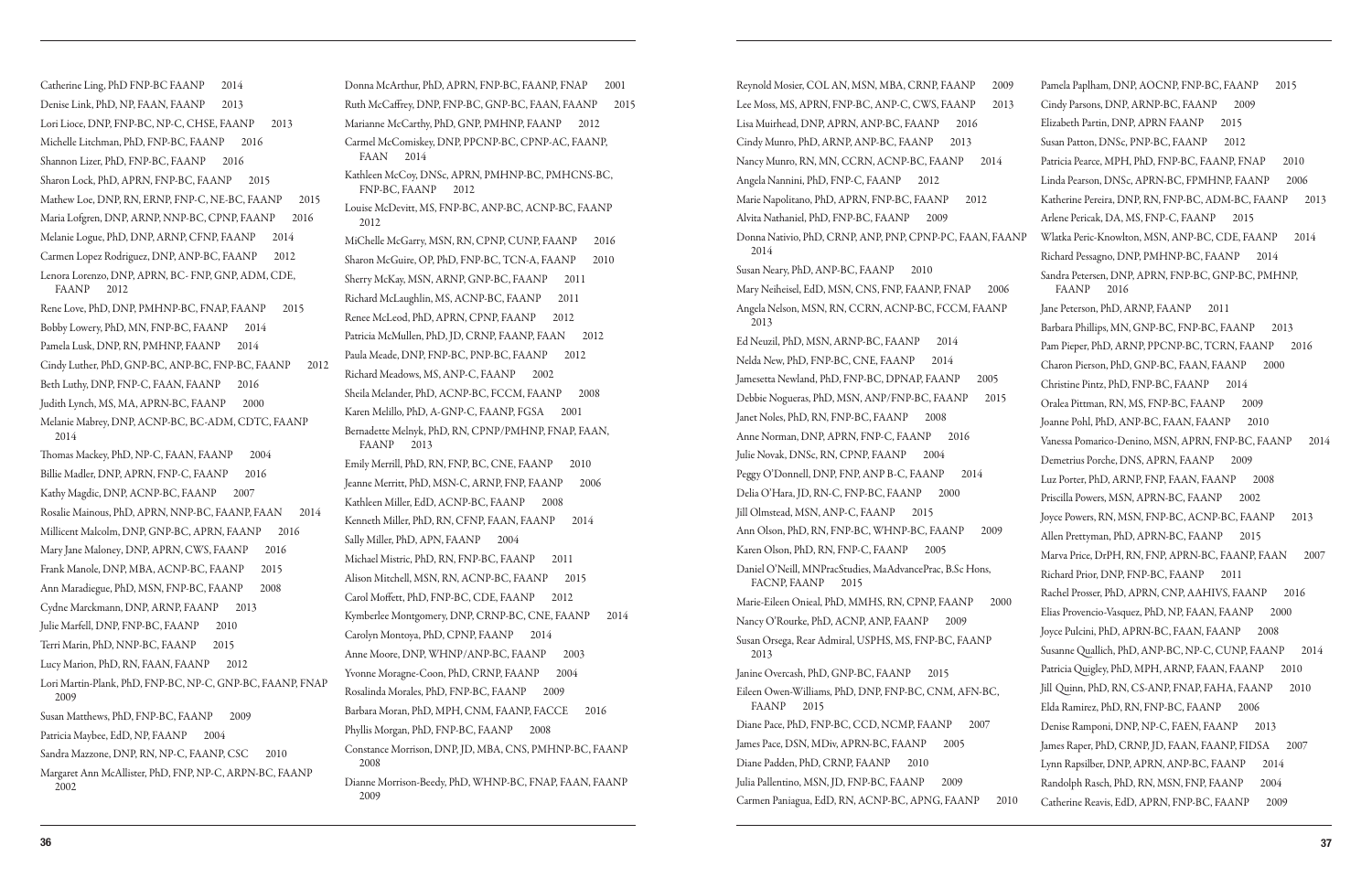Sally Reel, PhD, APRN, CFNP, FAAN, FAANP 2004 Elizabeth Reifsnider, PhD, RN, WHNP-BC, PHCNS-BC, FAAN, FAANP 2014 Lorraine Reiser, PhD, NP-C, FAANP 2011 Suzanne ReitervMM, MSN, WHNP-BC, FAANP 2009 Lenore Resick, PhD, CRNP, FNP-BC, FAANP, FAAN 2009 Barbara Resnick, PhD, CRNP, FAAN, FAANP 2000 Jacqueline Rhoads, PhD, ACNP-BC, ANP-C, GNP, CCRN, FAANP 2007 Richard Ricciardi, PhD, NP, FAANP, FAAN 2007 Ellen Rich, PhD, RN, FNP, FAANP 2010 Luann Richardson, PhD, DNP, FNP, PMHNP, FAANP 2016 Ted Rigney, PhD, ACNP-BC, FAANP 2007 Rebecca Rigolosi, NP, ANP-BC, CCDS, FAANP 2015 Candy Rinehart, NP, FNP, ADM-C, FAANP 2016 Leslie Robbins, PhD, RN, PMHNP-BC, PMHCNS-BC, FAANP 2014 Mary Ellen Roberts, DNP, RN, APNC, FAAN, FAANP 2001 Jo Lynne Robins, PhD, RN, ANP-BC, AHN-C, CHTP, FAANP 2011 Sophia Rodgers, MSN, ACNP, NP-C, FAANP 2007 Heather Roebuck, DNP, FNP-BC, FAANP 2015 Annie Rohan, PhD, RN, NNP-BC, CPNP-PC, FAANP 2016 Gwen Rohde Witzel, APRN, FNP, FAANP 2012 Karen Rohr, Ph.D, FNP-BC, NEA-BC, FAANP 2012 Laura Rooney, DNP, APRN, FNP-BC, DCC, BC-ADM, FAANP 2013 Laura Rosenthal, RN, DNP, ACNP-BC, FAANP 2016 Carl RossPhD, FNP-BC, CNE, FAANP 2016 Gail Rosselot, MS, MPH, APRN-BC, COHN-S, FAANP 2009 Alicia Rossiter, Lt Col, USAFR, NC, DNP, FNP, PNP-BC, FAANP 2014 Linda Rounds, PhD, RN, FNP, FAANP 2003 Mary Rubin, PhD, RNC, CRNP, FAANP 2010 Kathryn Rugen, PhD, FNP-BC, FAANP 2015 Kerri Rupe, RNP, FNP-C, COHN-S, DNP, FAANP 2008 Susan Ruppert, PhD, RN, FNP-C, ANP-BC, FNAP, FCCM, FAAN, FAANP 2008 Audrey Russell-Kibble, DNP, RN, FNP-C, FAANP 2016 Sandra Ryan, RN, MSN, CPNP, FCPP, FAANP, FAAN 2009

Jacqueline Rychnovsky, PhD, RN, CPNP, FAANP 2014 Valerie Sabol, PhD, ACNP-BC, GNP-BC, FAANP 2014 Gail Sadler, MSN, ARNP-BC, FAANP 2011 Frances Sahebzamani, PhD, ARNP, FAANP 2005 Jennifer Salerno, DNP, CPNP, FAANP 2012 Mary Salter, DNP, MAM, MBA, ANP-C, FAANP 2013 Deborah Sampson, PhD, FNP-BC, APRN, COHN-S, FAANP 2011 Sheila Santacroce, PhD, RN, APRN, CPNP, FAANP 2013 Christopher Saslo, DNS, ARNP-BC, FAANP 2010 Sherri Saunders-Goldson, DNP, WHNP-BC, FAANP 2007 Carol Savrin, DNP, RN, FNP-BC, CPNP, FAANP 2009 Monica Scheibmeir, PhD, APRN-BC, FNP, FAANP 2009 Terri Schmitt, PhD, ARNP, FNP-BC, CDE, FAANP 2016 Madrean Schober, PhD, MSN, ARNP, ANP, FAANP 2000 Deborah Schofield, DNP, CRNP, FAANP 2015 Andrea Schram, DNP, FNP-BC, FAANP 2016 Susan Schrand, MSN, CRNP, NP-C, FAANP 2015 Lorna Schumann, PhD, NP-C, APRN-BC, FNP, ACNP, CCRN-R, FAAN, FAANP 2001 Kristine Scordo, PhD, RN, ACNP-BC, FAANP 2011 Mike Scott, DNP, FNP-BC, FAANP 2013 Mimi Secor, MS, MEd, APRN, FNP-BC, FAANP 2006 Diane Seibert, PhD, CRNP, FAANP 2009 Craig Sellers, PhD, RN, ANP-BC, GNP-BC, FAANP 2013 Janet Selway, DNSc, ANP-BC, CPNP-PC, FAANP 2014 Jo Ann Serota, DNP, RN, CPNP, IBCLC, FAANP 2013 Jessica Sharp, PhD, FNP-BC, CRNA, FAANP 2013 Barbara Sheer, PhD, PNP, FNP, FAANP 2000 Debra Shelby, PhD, DNP, FNP-BC, DNC, FACDNP, FAANP 2016 Kate Sheppard, PhD, RN, FNP, PMHNP-BC, FAANP 2012 Jason Shuffitt, DNP, FNP-BC, FAANP 2013 Leilani Siaki, PhD, NP-BC, FAANP 2016 Corinna Sicoutris, MSN, ACNP-BC, FCCM, FAANP 2015 Rebecca Siewert, DNP, NNP-BC, FAANP 2014 Shari Simone, DNP, CPNP-AC, FAANP, FCCM 2015 Sharon Sims, PhD, RN, FAANP 2005 Barbara Sinni-McKeehen, MSN, ARNP, DNC, FAANP 2011

Amy Smith, DNP, FNP-BC, FAANP 2009 Leigh Small, PhD, RN, CPNP-PC, FNAP, FAANP 2013 Kevin Smith, DNP, FNP, FAANP 2013 Susan Smith, DHSc, ARNP-BC, FAANP 2013 Sheila Smith, PhD, RN, ARNP-BC, FAANP 2016 Robert Smithing, MSN, ARNP, FAANP 2011 Mary Smolenski, EdD, MS, FNP, FAANP 2004 Brett Snodgrass, FNP-C, CPE, FACPP, FAANP 2016 Diane Snow, PhD, APRN, PMNHP-BC, FAANP, FIAAN 201 Audrey Snyder, PhD, RN, ACNP-BC, CEN, FAANP, FAEN, FAAN 2006 Victoria Soltis-Jarrett, PhD, PMHCNS/NP-BC, FAANP 2014 Mark Soucy, PhD, RN, FPMHNP-BC, PMHCNS-BC, FAANP 2015 Cathy St. Pierre, PhD, APRN-BC, FNP, FAANP 2008 Suzanne Staebler, DNP, APRN, NNP-BC, FAANP 2014 Julie Stanik-Hutt, PhD, ACNP, GNP, FAANP 2011 Joan Stanley, PhD, RN, CRNP, FAAN, FAANP 2011 Cheryl Stegbauer, PhD, RN, APNn, FNP-BC, FAANP 2011 Julie Stewart, DNP, MPH, MSN, FNP-BC, APRN, FAANP 2016 Ellie Strock, APRN-BC, ANP, CDE, FAANP 2010 Melinda Swenson, PhD, NP-C, FAANP 2007 Kathy Tackett-Morris, DNP, ARNP, FNP-C, AE-C, FAANP 2 Dianne Tarrant, MS, APRN, FNP-BC, FAANP 2015 Leslie-Faith Taub, PhD, ANP-C, GNP-BC, CDE, CBSM, CME (DOT), FAANP 2011 Alice Teall, MS, CRNP, NC, FAANP 2015 Anne Teitelman, PhD, CRNP, FAANP 2010 Paulette Thabault, APRN, MS, JD, FAANP 2014 Joanne Thanavaro, DNP, APRN, ANP-BC, ACNP-BC, GNP-BC, DCC, FAANP 2013 Anne Thomas, PhD, ANP-BC, GNP, FAANP 2012 Sophia Thomas, APRN, FNP-BC, PPCNP-BC, FNAP, FAANP 2012 Tami Thomas, PhD, RN, CPNP-PC, RNC, FAANP, FAAN 2013 Carol Thompson, PhD, CCRN, ACNP, FNP, FCCM, FAANP, FAAN 2007 Clare Thomson-Smith, JD, MSN, RN, FAANP 2010 Wendy Thon, MSN, APRN, FNP-C, FAANP 2000 Barbara Todd, DNP, ACNP-BC, FAANP, FAAN 2006

|                | Cindy Tofthagen, PhD, ARNP, AOCNP, FAANP<br>2013                             |
|----------------|------------------------------------------------------------------------------|
|                | Carolyn Torre, RN, MA, APN, PNP-BC, FAANP<br>2014                            |
|                | Jan Towers, PhD, NP-C, CRNP, FAANP<br>2000                                   |
|                | Caroline Trapp, MSN, ANP-BC, BC-ADM, CDE, FAANP<br>2013                      |
|                | Kathy Trotter, DNP, CNM, FNP-BC, FAANP<br>2015                               |
|                | Barbara Tucker, PhD, APRN-BC, FAANP<br>2004                                  |
|                | Jane Tuttle, PhD, FNP-BC, CPNP, FAANP<br>2010                                |
| 11             | Diane Tyler, PhD, RN, FNP-BC, FNP-C, FAAN, FAANP, CAE<br>2014                |
| $\overline{M}$ | Ann Uetz, MSN, ARNP-BC, FNP-C, cPNP, FAANP<br>2006                           |
|                | Rudy Valenzuela, PhD, NP, FAANP<br>2011                                      |
| í              | Susan Van Cleve, DNP, RN, CPNP-PC, PMHS, FAANP<br>2014                       |
|                | Susan VanBeuge, DNP, APRN, FNP-BC, CNE, FAANP<br>2013                        |
|                | Dawn Vanderhoef, PhD, DNP, PMHNP/CS-BC, FAANP<br>2016                        |
|                | Deborah Varnam, MSN, FNP-BC, FAANP<br>2010                                   |
|                | Jennifer Vedral-Baron, MN, ARNP, NP-C, FAANP, FACHE<br>2011                  |
|                | Peggy Veeser, EdD, APRN-BC, FAANP<br>2005                                    |
|                | Donna Velasquez, PhD, FNP-BC, FAANP<br>2008                                  |
|                | Peggy Vernon, RN, MA, C-PNP, DCNP, FAANP<br>2016                             |
| 016            | Diane Viens, DNSc, APRN, FNP, FAANP<br>2003                                  |
|                | Deborah Vincent, PhD, RN, FAANP<br>2004                                      |
| :008           | Elizabeth Visone, DNP, ANP-BC, FNP-BC, APRN, FAANP<br>2016                   |
|                | Marjorie Vogt, PhD, DNP, CNP, CNE, FAANP<br>2013                             |
|                | Susan Voss, DNP, FNP-BC, DCNP, FAANP<br>2015                                 |
|                | Theresa Wadas, PhD, DNP, ACNP-BC, FNP-BC, CCRN, FAANP<br>2016                |
|                | Julee Waldrop, DNP, ARNP, PNP-BC, FNP-BC, PMHS, CNE,<br><b>FAANP</b><br>2014 |
|                | Pamela Wall, PMHNP-BC, PhD, FAANP<br>2016                                    |
|                | Mary Weber, PhD, PMHNP-BC, FAANP<br>2013                                     |
|                | Josie Weiss, PhD, FNP-BC, PNP-BC, FAANP<br>2009                              |
|                | Kathy Wheeler, PhD, RN, APRN, NP-C, FNAP, FAANP<br>2010                      |
|                | Patricia White, PhD, ANP-BC, FAANP<br>2014                                   |
| 013            | Mindy Whitten, DNP, APRN-CNP, FAANP<br>2013                                  |
|                | Johnnie Wijewardane, PhD, APRN, FNP-BC, FAANP<br>2016                        |
|                | Jennifer Wilbeck, NP, ACNP-BC, FNP-BC, ENP-C, FAANP<br>2016                  |
|                | Veronica Wilbur, PhD, APRN-FNP, CNE, FAANP<br>2013                           |
|                | Madeline Wiley, MSN, ARNP, FAANP<br>2012                                     |